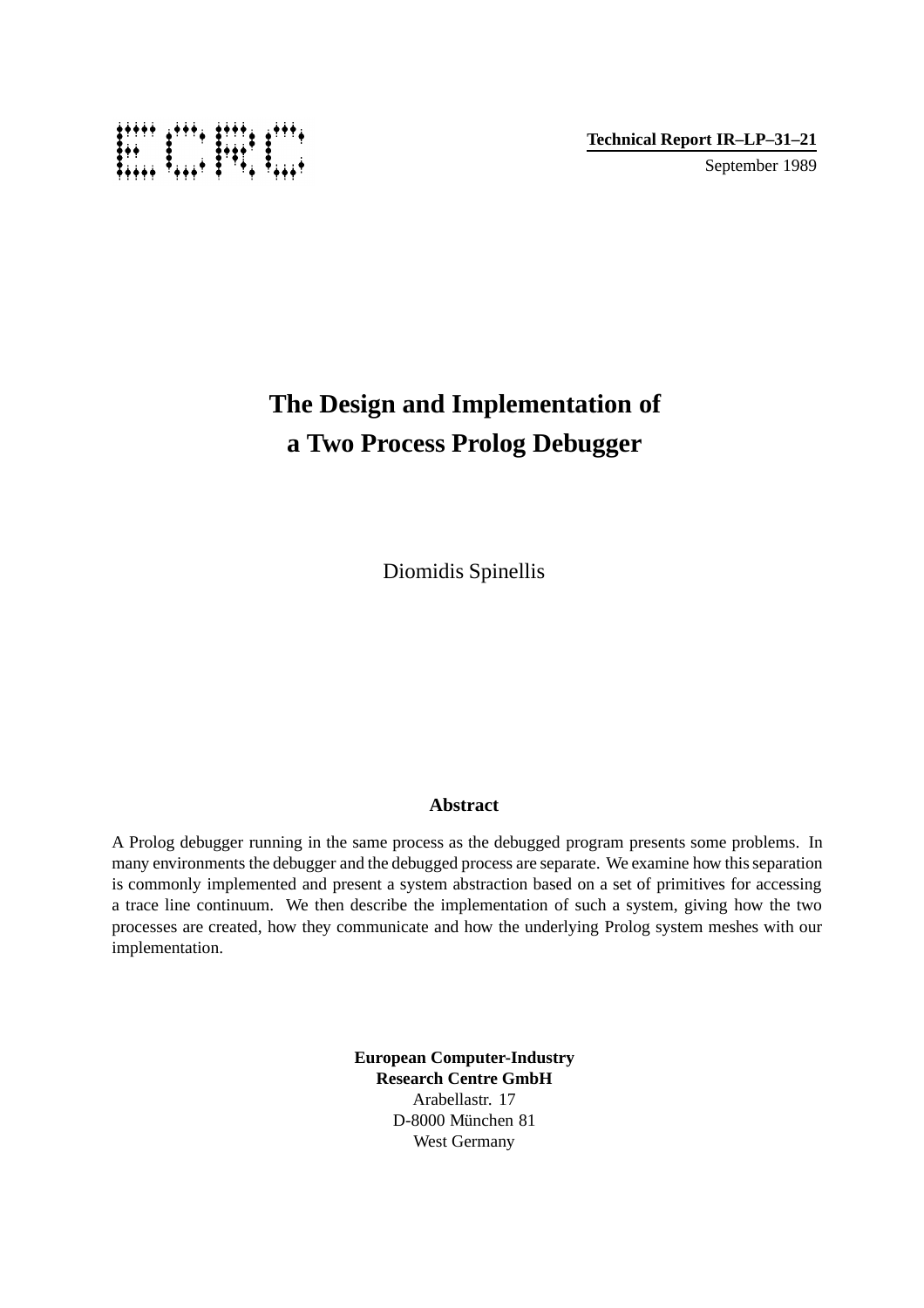## **Contents**

| $\mathbf{1}$ | <b>Introduction</b>                     |                                                                                                                                                                                                                                         |                 |  |  |  |  |
|--------------|-----------------------------------------|-----------------------------------------------------------------------------------------------------------------------------------------------------------------------------------------------------------------------------------------|-----------------|--|--|--|--|
|              | 1.1                                     |                                                                                                                                                                                                                                         | $\overline{4}$  |  |  |  |  |
|              |                                         | Advantages and containing the containing of the containing of the containing of the containing of the containing of the containing of the containing of the containing of the containing of the containing of the containing o<br>1.1.1 | $\overline{4}$  |  |  |  |  |
|              |                                         | 1.1.2                                                                                                                                                                                                                                   | $\overline{4}$  |  |  |  |  |
|              | 1.2                                     | The New Implementation and a substitution of the New Implementation and a substantial contract of the New Implementation                                                                                                                | 5               |  |  |  |  |
| 2            |                                         | <b>Related Work</b>                                                                                                                                                                                                                     |                 |  |  |  |  |
|              | 2.1                                     | Requirements of a Debugging System entertainment of a Debugging System entertainment of the Debugging System                                                                                                                            | 6               |  |  |  |  |
|              | 2.2                                     | The UNIX ptrace approach and a substitution of the UNIX ptrace approach and a substitution of the UNIX ptrace approach                                                                                                                  | $\overline{7}$  |  |  |  |  |
|              | 2.3                                     |                                                                                                                                                                                                                                         | $7\phantom{.0}$ |  |  |  |  |
|              | 2.4                                     | Lessons Learned <b>Learned Lesson</b> is a contract the contract the contract of the contract of the contract of the contract of the contract of the contract of the contract of the contract of the contract of the contract of        | 8               |  |  |  |  |
| 3            |                                         | The Two Process Debugger Design                                                                                                                                                                                                         |                 |  |  |  |  |
|              | 3.1                                     | A Debugger Abstraction                                                                                                                                                                                                                  | 10              |  |  |  |  |
|              | 3.2                                     | Primitives Needed by <i>Opium</i><br>11                                                                                                                                                                                                 |                 |  |  |  |  |
|              | 3.3                                     | Primitives Implemented and a subsequently and a subsequently and the set of the set of the set of the set of the set of the set of the set of the set of the set of the set of the set of the set of the set of the set of the          |                 |  |  |  |  |
|              |                                         | Prolog Interpreter Control and a substitution of the control of the control of the control of the control of the control of the control of the control of the control of the control of the control of the control of the cont<br>3.3.1 | 11              |  |  |  |  |
|              |                                         | Prolog Interpreter State Control Prolog in the control of the control of the control of the control of the control of the control of the control of the control of the control of the control of the control of the control of<br>3.3.2 | 12              |  |  |  |  |
|              |                                         | 3.3.3                                                                                                                                                                                                                                   | 12              |  |  |  |  |
|              |                                         | Prolog Execution Information<br>3.3.4                                                                                                                                                                                                   | 12              |  |  |  |  |
| 4            | The Two Process Implementation of Opium |                                                                                                                                                                                                                                         |                 |  |  |  |  |
|              | 4.1                                     |                                                                                                                                                                                                                                         | 14              |  |  |  |  |
|              | 4.2                                     |                                                                                                                                                                                                                                         | 14              |  |  |  |  |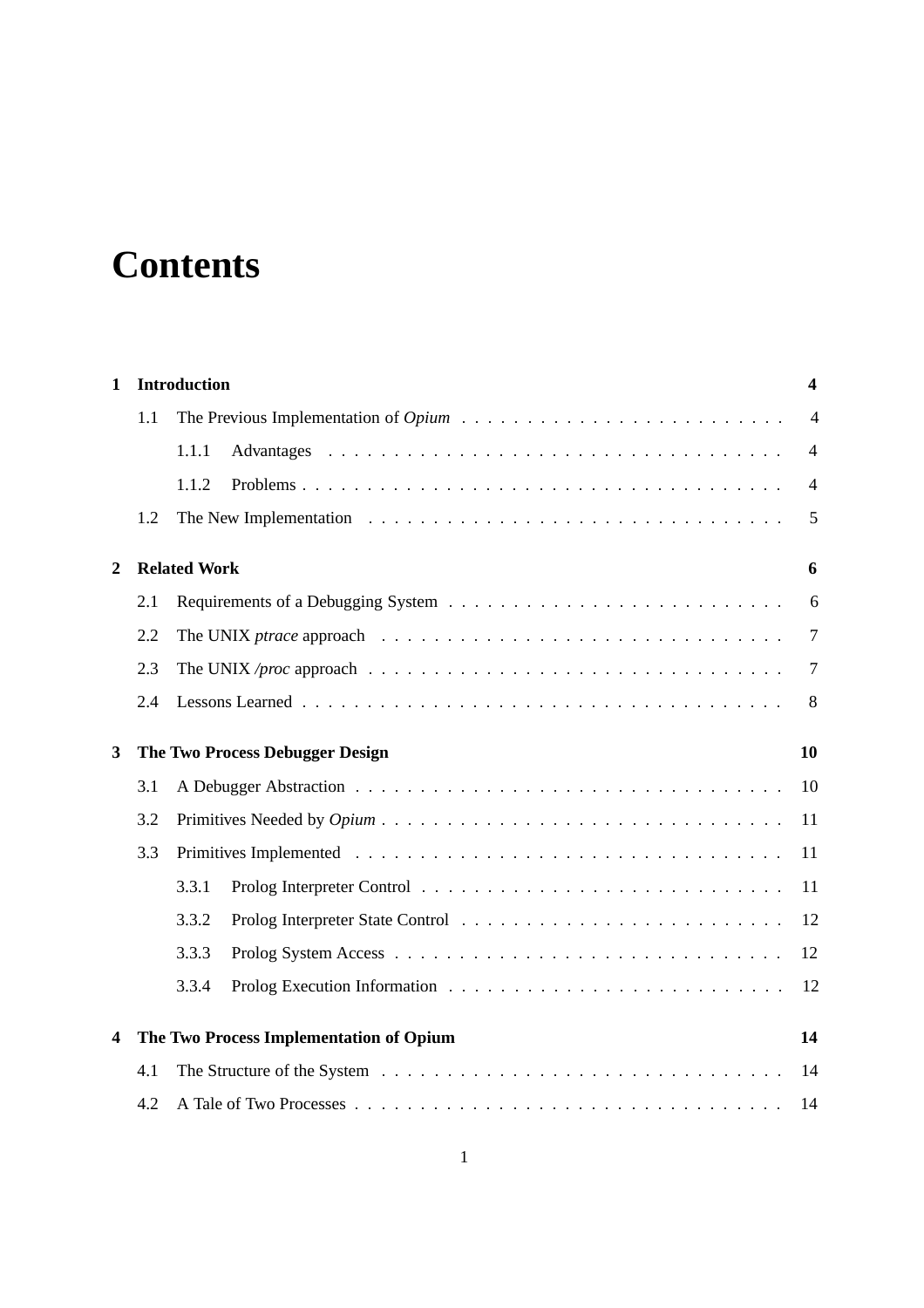| 6 |     |                    | <b>Acknowledgements</b>                                                                                                                                                                                                              | 27 |
|---|-----|--------------------|--------------------------------------------------------------------------------------------------------------------------------------------------------------------------------------------------------------------------------------|----|
| 5 |     | <b>Conclusions</b> |                                                                                                                                                                                                                                      | 26 |
|   |     | 4.4.7              |                                                                                                                                                                                                                                      | 24 |
|   |     | 4.4.6              | Remote Execution of Predicates and a substitution of the Predicates and a substitution of the Predicates and a substitution of Predicates and a substitution of Predicates and a substitution of Predicates and American subst       | 24 |
|   |     | 4.4.5              | Passing Terms Between the Processes                                                                                                                                                                                                  | 24 |
|   |     | 4.4.4              | Modification of C Variables                                                                                                                                                                                                          | 23 |
|   |     | 4.4.3              | Synchronisation entrepreneur and the contract of the contract of the contract of the contract of the contract of the contract of the contract of the contract of the contract of the contract of the contract of the contract        | 21 |
|   |     | 4.4.2              |                                                                                                                                                                                                                                      | 20 |
|   |     | 4.4.1              | Predicate Splitting Theorem 2014 Contract the Contract of the Contract of the Contract of the Contract of the Contract of the Contract of the Contract of the Contract of the Contract of the Contract of the Contract of the        | 18 |
|   | 4.4 |                    |                                                                                                                                                                                                                                      | 18 |
|   |     | 4.3.2              | Structure of the Messages entertainment of the Messages                                                                                                                                                                              | 18 |
|   |     | 4.3.1              | Communication Protocol entering the contract of the contract of the contract of the contract of the contract of the contract of the contract of the contract of the contract of the contract of the contract of the contract o       | 18 |
|   | 4.3 |                    | Method of Communication.                                                                                                                                                                                                             | 17 |
|   |     | 4.2.5              | The Creation of a Slave                                                                                                                                                                                                              | 16 |
|   |     | 4.2.4              | The Creation of a Master <b>Exercise Contract Contract Contract Contract Contract Contract Contract Contract Contract Contract Contract Contract Contract Contract Contract Contract Contract Contract Contract Contract Contrac</b> | 16 |
|   |     | 4.2.3              | Differences of the <i>master</i> entertainment of the <i>master</i> entertainment of the <i>master</i>                                                                                                                               | 16 |
|   |     | 4.2.2              | Differences of the <i>slave</i>                                                                                                                                                                                                      | 15 |
|   |     | 4.2.1              | Things the Processes Have in Common Things the Processes Have in Common                                                                                                                                                              | 14 |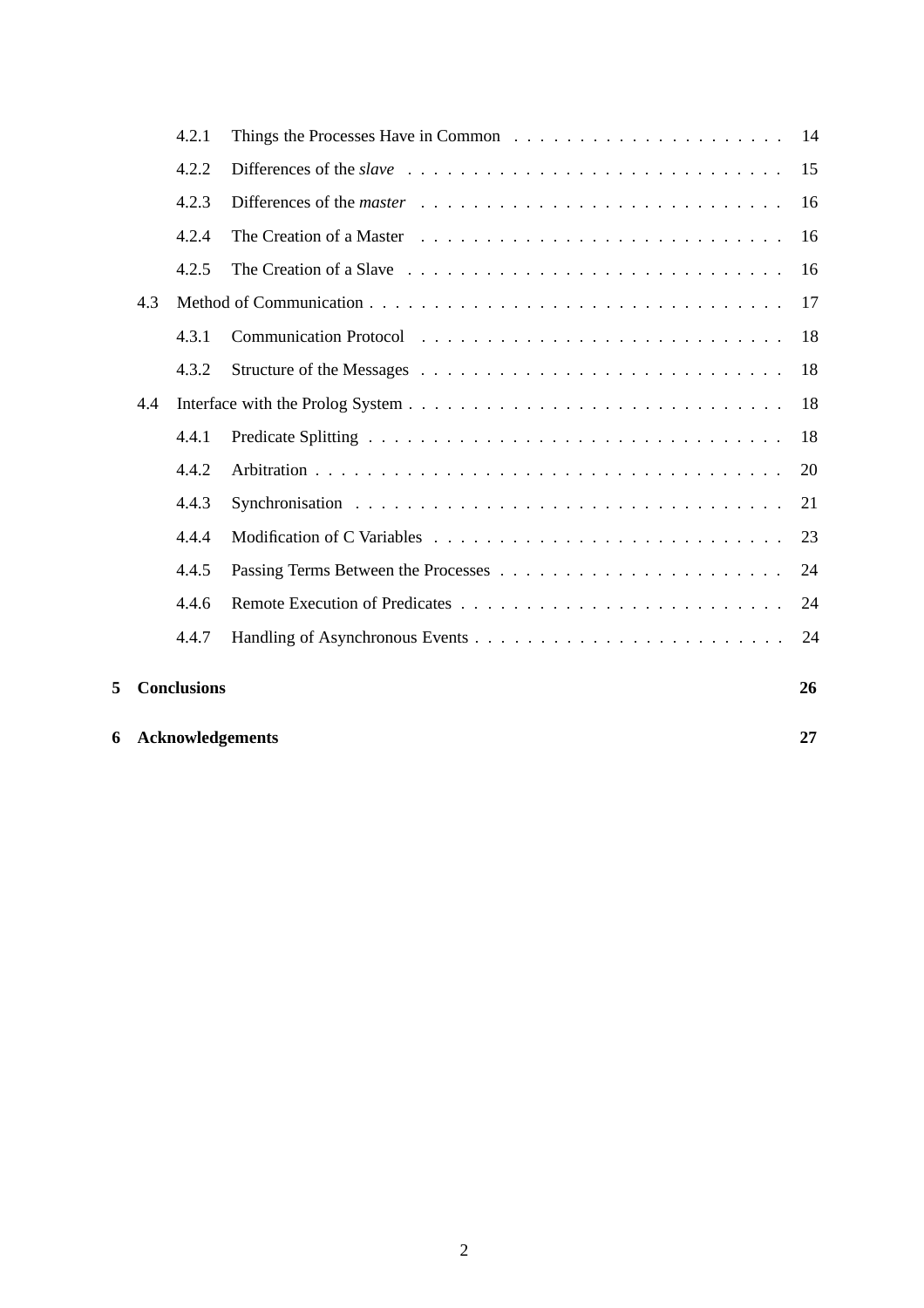# **List of Figures**

| 4.1.1 The two process implementation of <i>Opium</i> 1999 and the set of the set of the set of the set of the set of the set of the set of the set of the set of the set of the set of the set of the set of the set of the set of |  |
|------------------------------------------------------------------------------------------------------------------------------------------------------------------------------------------------------------------------------------|--|
|                                                                                                                                                                                                                                    |  |
| 4.4.2 A (slightly simplified) implementation of the <i>slave</i> part of CurrArity 20                                                                                                                                              |  |
| 4.4.3 Pseudo-code for the arbitrate function contracts in the contract of the 21                                                                                                                                                   |  |
| 4.4.4 State diagram for the <i>slave</i> .                                                                                                                                                                                         |  |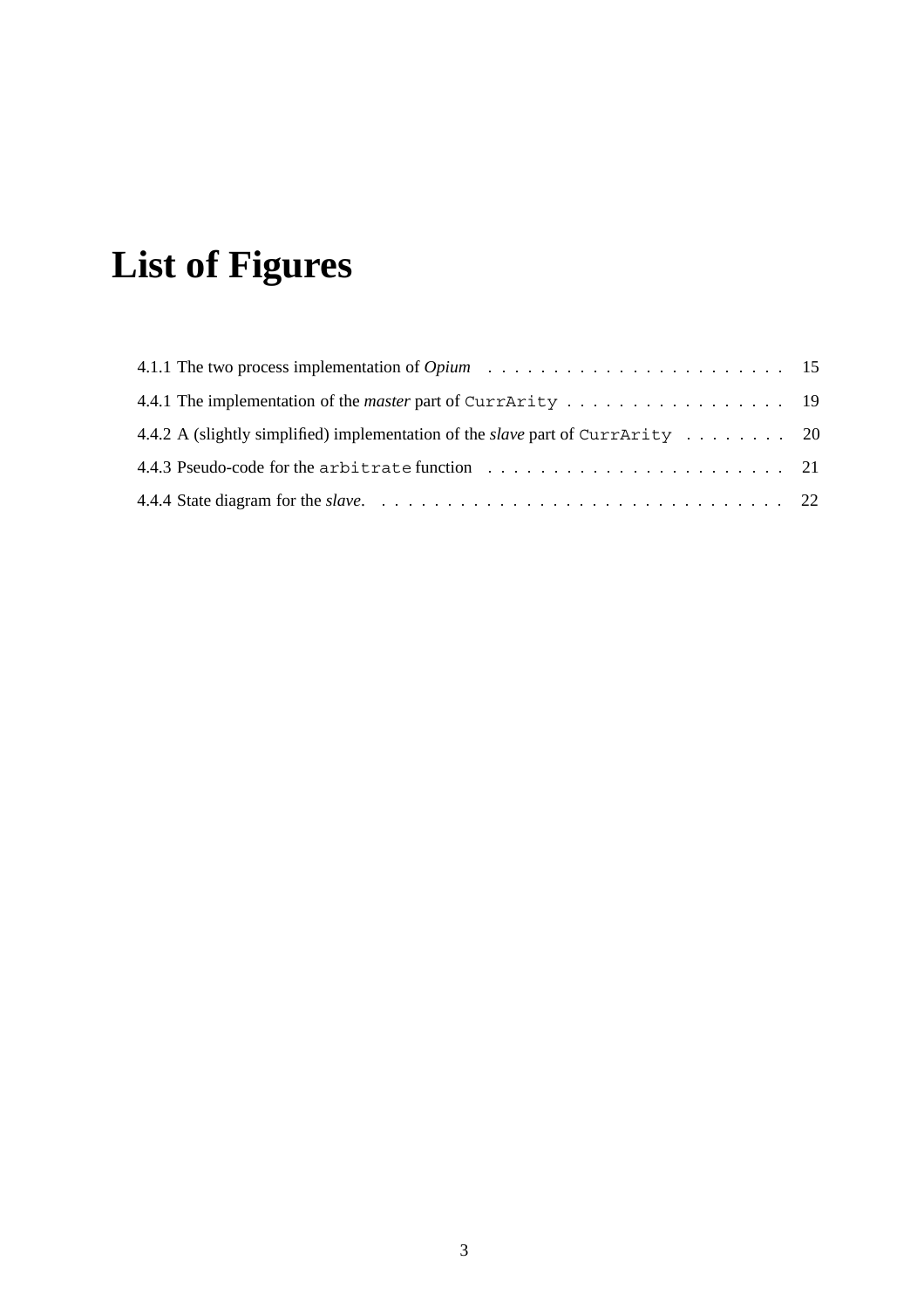## **Introduction**

*Opium* [5] is an extensible Prolog debugger. One of its key features is that its command language is Prolog. This allows for sophisticated interaction with the user [6], implementation of *scenarios* — Prolog programs that present to the user a higher level debugging abstraction by filtering and processing raw debugging information — and a flexible user interface.

In this paper we present the design and implementation of a two process version of *Opium*. The design description will be limited to the aspects of transforming the one process *Opium* debugger to a two process debugging system.

#### **1.1 The Previous Implementation of** *Opium*

*Opium* was implemented as a single process debugger. This was made possible by a context switching mechanism. The user program was executing in one context and the debugger scenarios in the other. When information was needed from the user program (such as the next trace line) the context switched from the debugger process to the user process. The context switch involved saving and restoring the Prolog stack and all the state variables of the Prolog interpreter.

#### **1.1.1 Advantages**

The approach was relatively easy to implement. As the whole data was accessible from both contexts it was possible for the debugging scenarios to access and modify the dictionary of the debugged session. All the information needed for debugging could be extracted by looking at the appropriate data structures. The communication overhead between the two contexts was minimal as in many cases data structures could be shared.

#### **1.1.2 Problems**

The implementation was not without problems however. As the debugger and the user programs were executing in the same process they were very closely coupled. This was undesirable firstly from a pragmatic point of view as there could be interference between them. From a theoretical point of view it was almost impossible to abstract the features needed by the debugger in order to create a portable framework that could be applied to any Prolog system. One additional problem became apparent as the complexity of the scenarios grew. The loop scenario is about 3000 lines long [7] and naturally during its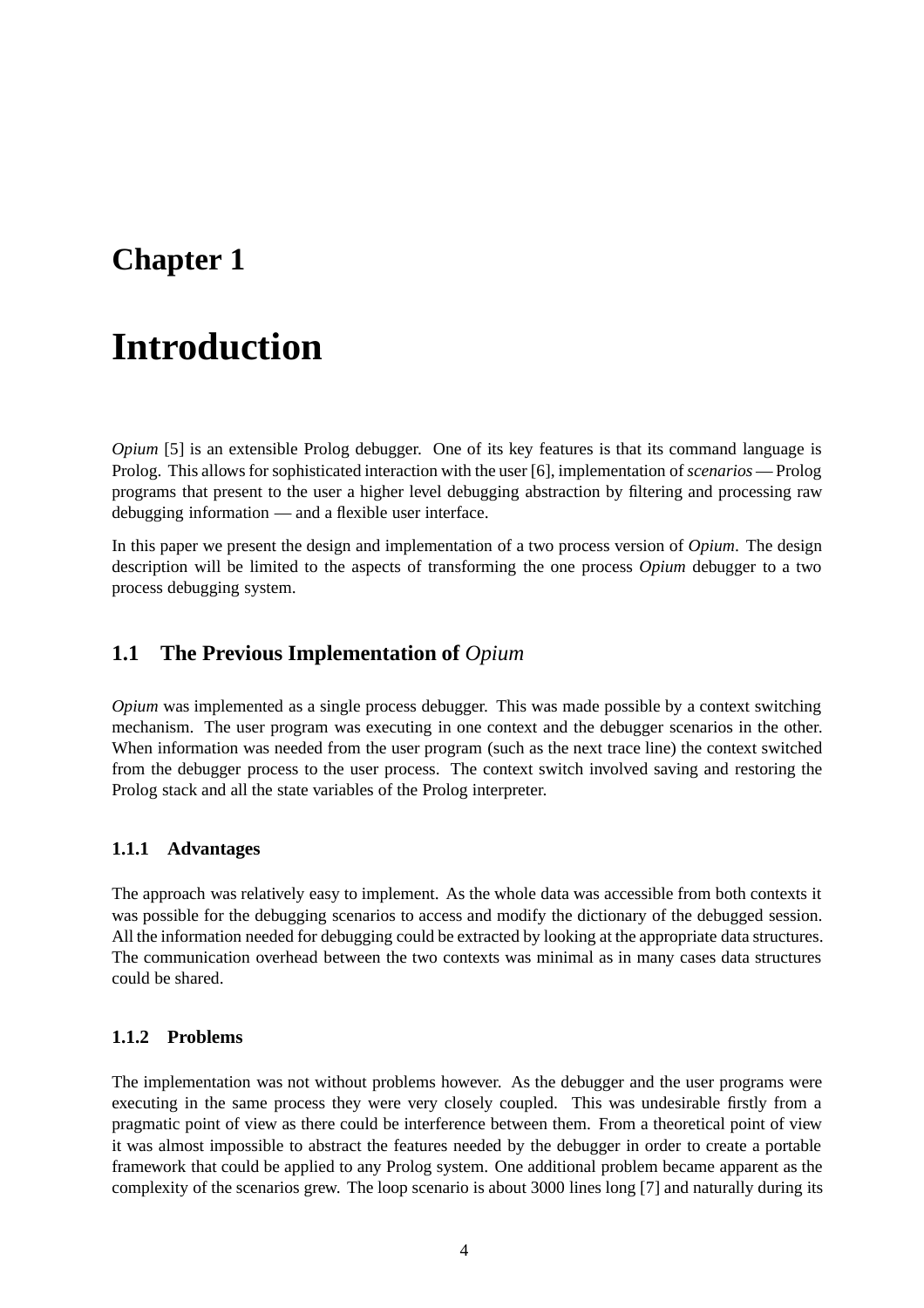development a debugger was needed. That meant a debugger debugging the debugger, a model which was not supported by the previous implementation.

#### **1.2 The New Implementation**

The problems mentioned above can be solved by implementing the system as two processes. Their data areas are totally disjoint and the loose coupling between them helps defining an interface abstraction. By implementing the system in a general way, debugging the debugger is a natural extension.

New problems have been tackled in the new approach:

- How to partition the two processes. Various amounts of responsibility and processing can be delegated between them. The extremes vary from the debugger being hooked to the lowest level of the Prolog interpreter in the debugged process, up to the debugger being a dump terminal programmable in Prolog. The conceptual point where the two processes communicate creates a partition between them that must be crossed by some sort of message passing mechanism. Partitioning too close on the debugged process side will make the system inefficient, making the partition close on the debugger side will make the system inflexible.
- The synchronisation of the two processes. Since both processes can execute concurrently a protocol must be defined both, in order to present to the user a smooth debugging environment and for the processes to stay synchronised during the whole session. This problem is quite common in such applications [19].
- The set of primitives and the communication interface have been redefined for communication between the two processes.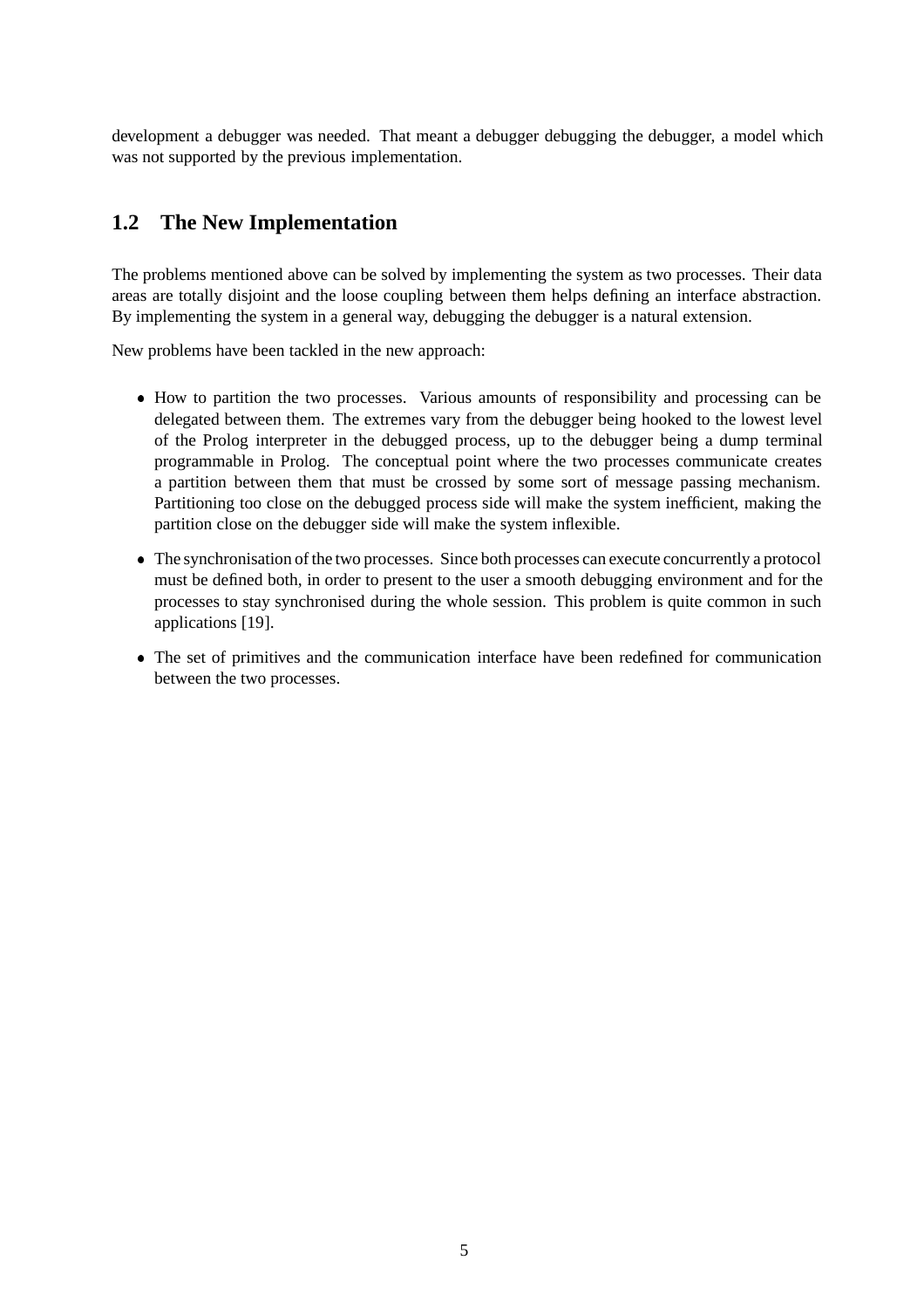## **Related Work**

*Opium*, as far as we know, is the only Prolog debugging system which runs as two separate processes. The idea however of using one process to debug another is quite common in multitasking operating systems. Multics, UNIX  $1$  and VMS use this approach [14] [2] [3]. The usual procedure is to arrange for a separate process, the debugger, to somehow attach itself to the debugged process and from that point control the execution.

#### **2.1 Requirements of a Debugging System**

It has been recognised that debugging systems are a valuable aid to programer productivity [9]. The functionality a programer expects from a debugging tool is outlined in [15]. A debugger should be able to:

- 1. Start, stop and resume the program execution.
- 2. Show the execution flow of the program.
- 3. Call arbitrary pieces of code in the debugged program.
- 4. Display a *traceback* of procedures called.
- 5. Keep a history of the program execution.
- 6. Access variables by their names.
- 7. Display the program being debugged.
- 8. Give the user access to some sort of debugging language.
- 9. Allow the user to customise the interface to the debugger.
- 10. Provide a user interface to the command language so that commands can be reexecuted.
- 11. Provide some sort of profiling information.

A lot of this functionality (7, 8, 9, 10) can be addressed at the user level, i.e. no support from the operating system is needed. The rest of the functionality can be built on top of two low level functions provided by the underlying system.

<sup>&</sup>lt;sup>1</sup> UNIX is a registered trademark of AT&T in the USA and other countries.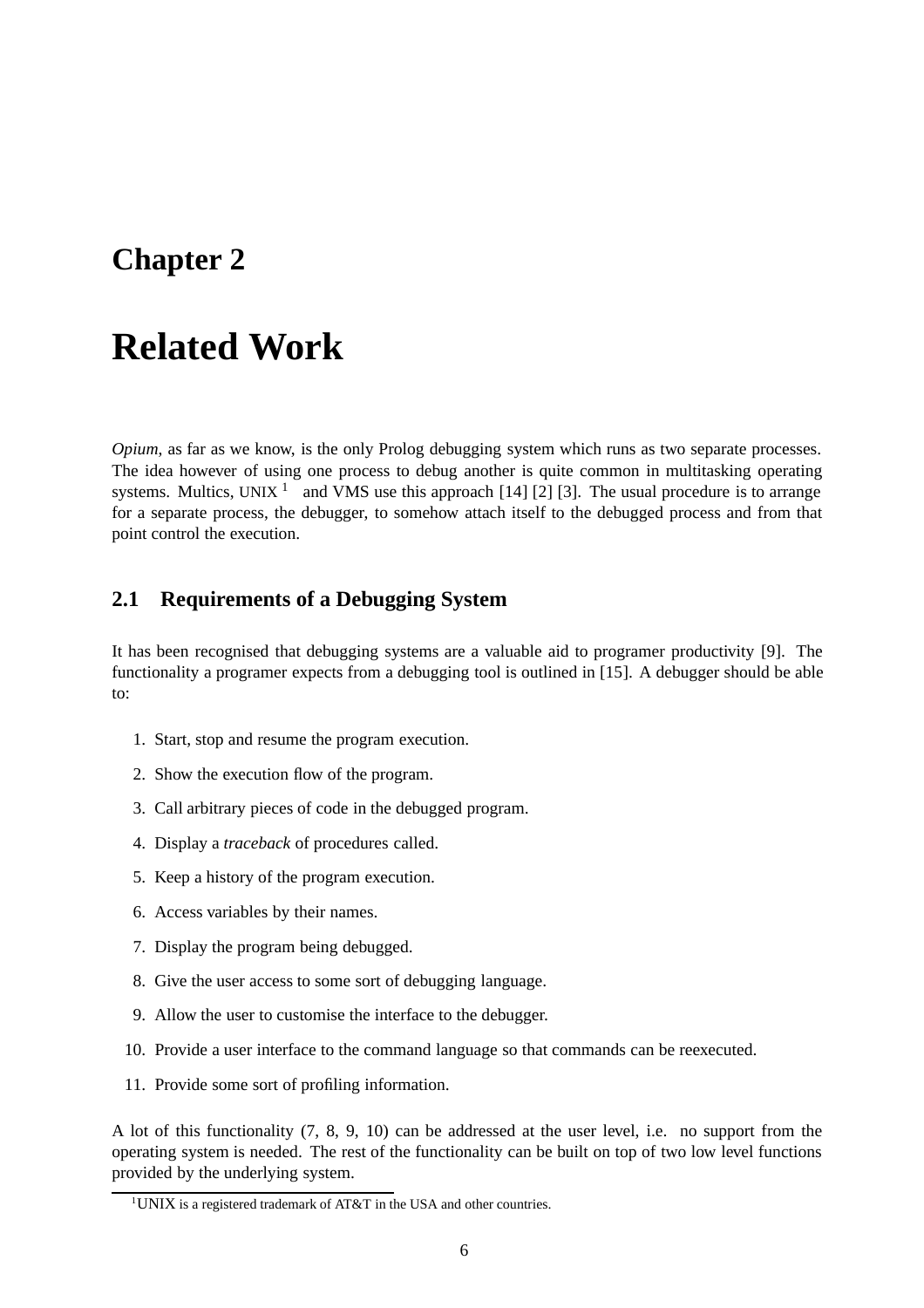- 1. The ability to execute exactly one instruction of the underlying execution mechanism or, alternatively, to be able to set a breakpoint at an arbitrary place of the code.
- 2. The ability to examine and modify the complete state of the execution including variables, code (source and executable) and internal variables of the executing machine.

We will examine two approaches for providing this functionality in the UNIX domain. Some general conclusions based on this study will be presented in section 2.4.

#### **2.2 The UNIX** *ptrace* **approach**

The traditional way one process can debug another under UNIX is using the *ptrace* system call [8]. A typical setup used by debuggers such as *adb* [12], *dbx* [18] and *gdb* [16] is to run the program from within the debugger or to start the debugger specifying the process-id of an already running program. Then the user can issue commands to the debugger which are translated to appropriate *ptrace* requests.

*Ptrace* requests allow the debugging process to:

- Read the debugged process' code, data and user information. (PT READ I, PT READ D and PT READ U).
- Modify the debugged process' code, data and user information. (PT WRITE I, PT WRITE D and PT WRITE U).
- Continue the execution of a stopped process. (PT CONTINUE).
- Terminate the debugged process. (PT KILL).
- Execute a single instruction. (PT STEP).

The two process debugging implementation using the *ptrace* approach has been criticised as inefficient [2] [11]. Three are the main reasons for the inefficiency:

- A single data structure for the exchange of the messages is shared by all processes. Thus every time the data structure is to be used it must be locked in order to ensure mutual exclusion.
- Only a small amount of data (one word) can be transferred by each call.
- Two context switches are needed for every request.

#### **2.3 The UNIX** */proc* **approach**

A better solution than the *ptrace* approach whereby the debugger views the process as a special file has been proposed [10] and implemented under the Eighth Research Unix Edition [1]. Under this approach an image of each executing process can be found in a special file (named by appending its process-id to "/proc/"). The processes' code, data and stack are located in documented positions of the file and they can be read or modified by using the normal *read* and *write* system calls. Thus in order to examine the value of a variable the debugger finds the address of the variable from the symbol table of the process and seeks to the appropriate position of the file. Reading from that position gets the value of the variable, writing to it modifies it. Special requests (other than reading or modifying the process' image) are handled by the system *ioctl* call. A set of parameters allows the debugging process to: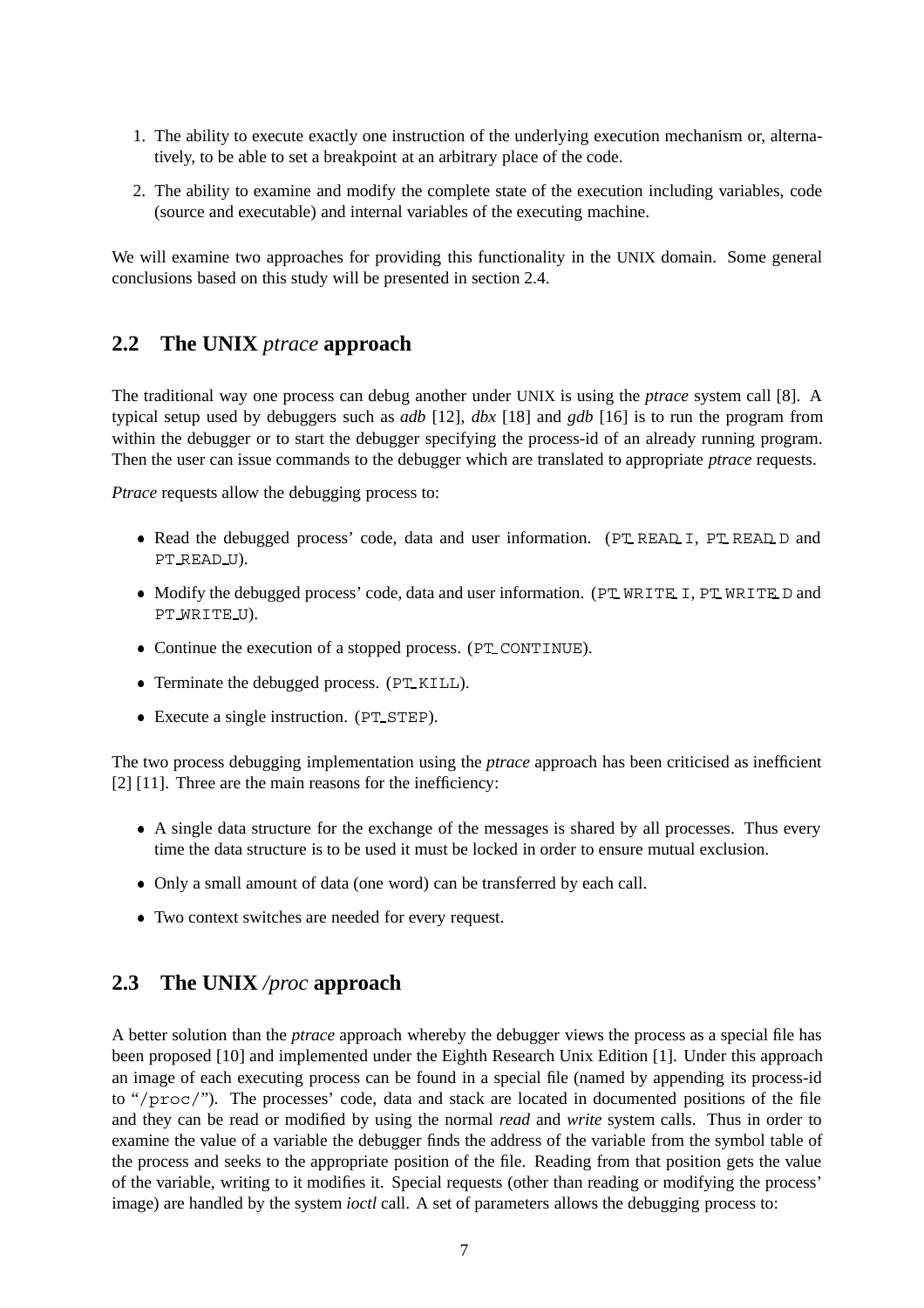- Start, stop or wait for a stop of the debugged process. (PIOCSTOP, PIOCRUN and PIOCWSTOP).
- Examine the *proc* structure where various system parameters of the executing process are stored. (PIOCGETPR).
- Specify that specific signals received by the debugged process shall be traced, ignored or received by the debugger. (PIOCSMASK, PIOCSIG and PIOCKILL).
- Cause the process to stop when another program is executed by it. (PIOCSEXEC and PIOCREXEC).
- Change the process' execution priority and access its executable file. (PIOCNICE and PIOCOPENT).

One side effect of this interface is that since normal I/O calls are used to communicate with the debugged process, they can be interrupted. As an example the debugger can set an alarm to be interrupted if the process does not reach a breakpoint after a set amount of time.

#### **2.4 Lessons Learned**

The (limited) examination of the approaches used for two process debugging systems which we described above supported the design of the two process implementation of *Opium* in a number of ways:

- 1. The debugger and the debugged process are always separate processes. In all the cases the debugged process runs under the control of the debugger. However provisions exist for the debugger to get control from the debugged process when an abnormal event occurs in it. For example the debugger can be given control when the process accesses an illegal memory location.
- 2. The interface implementations focus on time efficiency. Latter implementations always try to be more efficient either by addressing issues of the communication efficiency (such as the 8th Edition implementation) or by increasing the quantity and quality of the information that can be passed across them. As an example the latest implementation of *ptrace* under *SunOS* [17] added the following extensions:
	- The ability to read and write blocks of text and data instead of single words. This was done by adding the requests PTRACE\_READTEXT, PTRACE\_READDATA, PTRACE\_WRITETEXT and PTRACE WRITEDATA. This addition increases the *quantity* of information that passes through the two processes in a given amount of time.
	- The ability to stop an execution only whenever a system call is executed (PTRACE SYSCALL) . This addition increases the *quality* of the information that is exchanged and delegates a lot of responsibility to the *debugged* process. It introduces the concept of *filtering* [7] at the context of the process being debugged.

The approach of searching in the debugged process context as outlined in section 3.1 follows this notion.

- 3. A general and extensible interface strategy, based on simple primitives (such as the */ptrace* one based on *read*, *write* and *ioctl*) seems to be preferable to a complex and implementation specific one. In our implementation we defined a general and flexible base set of primitives (given in section 3.3) that satisfy all the debugging needs.
- 4. A two process debugging system will have to address asynchronous and non deterministic events. Although the debugged process is under the control of the debugger a request from the debugger may always lead to an irrelevant and unexpected response from the debugged process. As an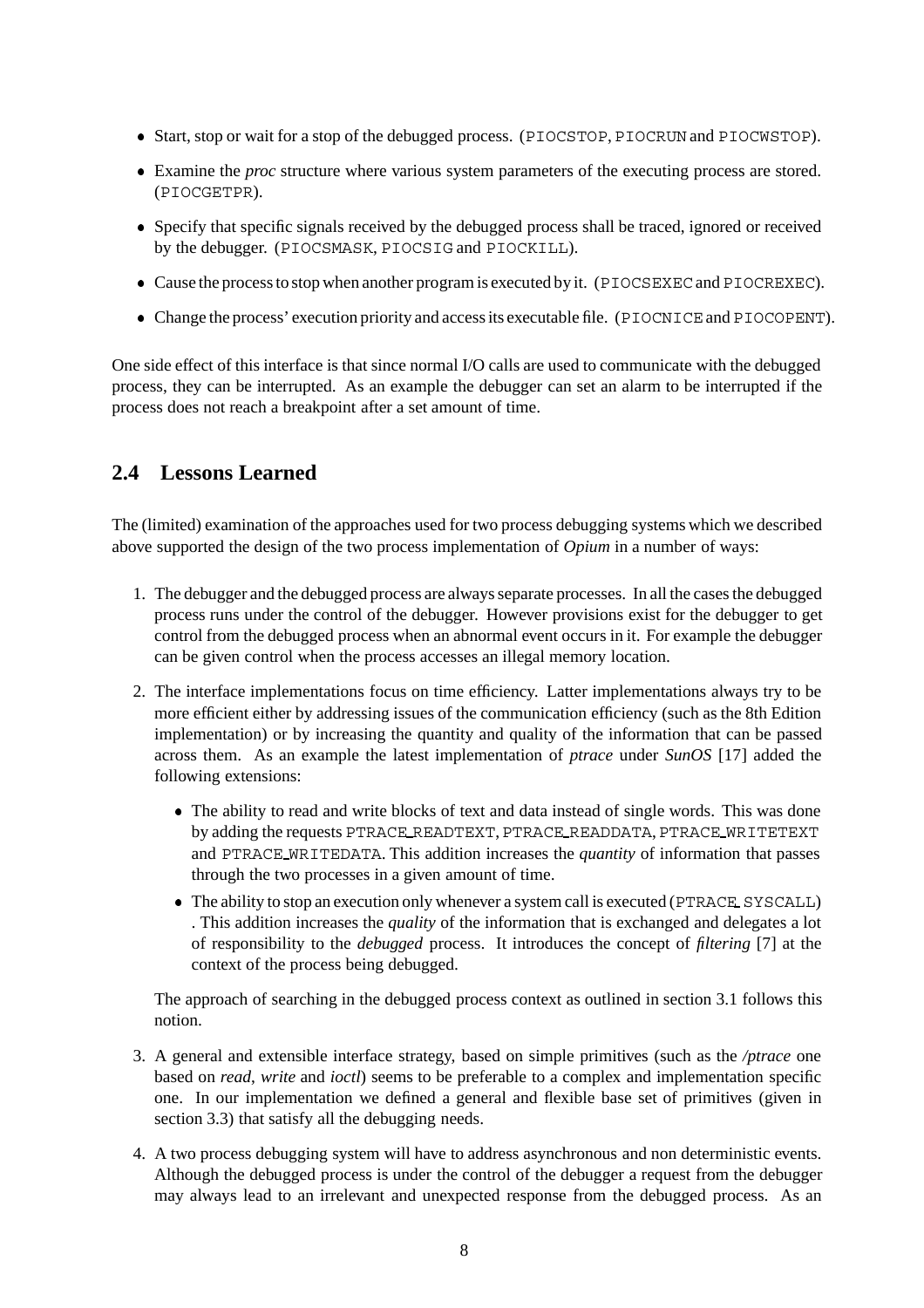example a request for continuation up to a breakpoint can make the debugged process to signal a segmentation violation. The debugger must be able to handle such events. Section 4.4.3 gives a description on how this has been achieved in our system.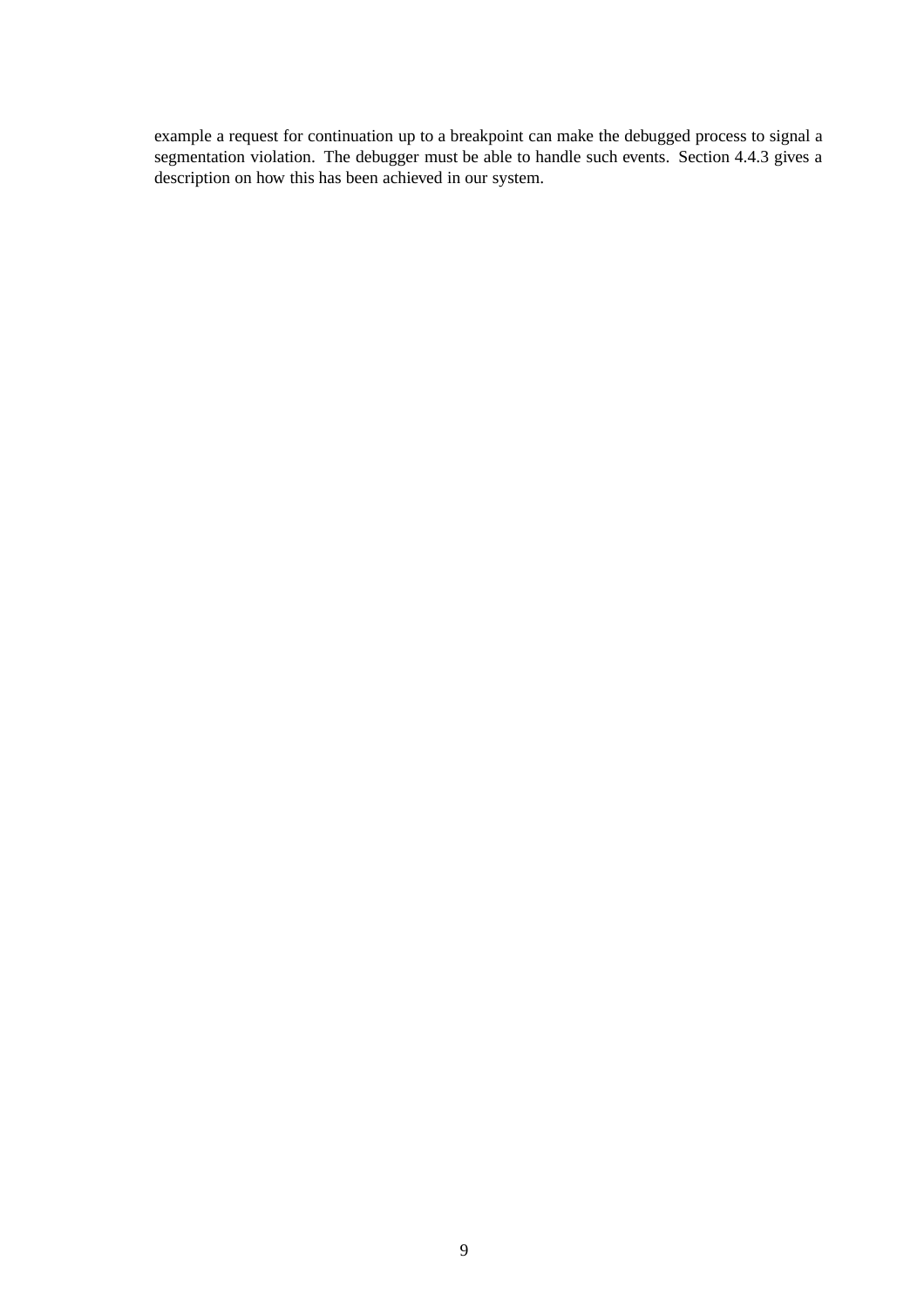## **The Two Process Debugger Design**

In this chapter we will try to isolate the key design choices behind this implementation. We hope to distinguish them from technical implementation related decisions and thus present the framework onto which the debugger was built.

#### **3.1 A Debugger Abstraction**

A two process debugging system has been implemented by adhering to the following abstraction:

- A process can create another process which is controlling and debugging it.
- The granularity of items that can be traced is a trace line. The trace line is the basic source representation unit of the language being debugged. Associated with it, is its source representation and the relevant state of the execution environment.
- Trace lines form a continuum that starts at the beginning of the execution and ends at the end of it. Single stepping and breakpoints can be implemented by searching through the continuum for a line matching some characteristics. The search can be made either by specifying the characteristics as part of the primitive or referring to characteristics saved on the *slave*.
- The two processes communicate via primitives sent from the debugging process (the *master*) to the original process (the *slave*). Trace lines are accessed by searching forwards or backwards from a point in the execution history called the *current line*. Pragmatic considerations may dictate the need for additional primitives. These may be needed in order to implement a reasonable user interface or limit the amount of storage or processing time needed.
- The only requirement from the *slave* is for it to be able to present to the *master* the traced lines continuum. This can be implemented by a storage mechanism, or by reexecuting up to a point or by any other suitable mechanism.

We claim that a high level, configurable and extensible debugger for sequential Prolog can be built on top of this abstraction. A minimal set of primitives presenting this abstraction would be:

- *ForwardSearch* Search forwards for the first line in the continuum that matches some given characteristics.
- *BackwardSearch* Search backwards for the first line in the continuum that matches some given characteristics.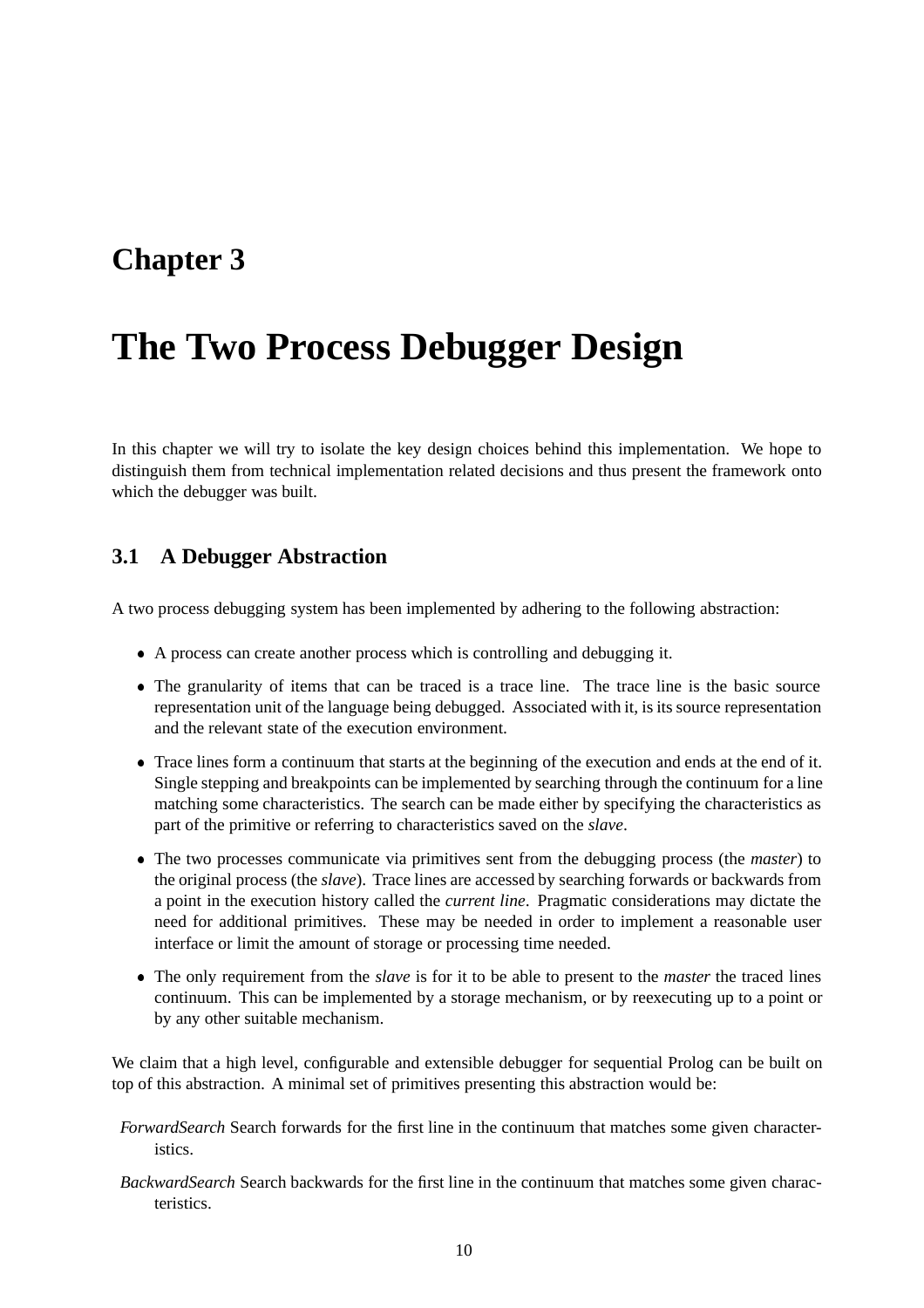The characteristics can be things like the file and line number of the trace line, value of some arguments, the name of a procedure to be called or an interesting phenomenon of the target language.

- *SetEntityLeapable* This primitive implements the "characteristics saved in the slave" part of the abstraction. It sets a specified entity such as a procedure or a variable or memory address to satisfy a future leap request.
- *ForwardLeap* Search forwards for the first line that contains an entity that has been set as leapable.
- *BackwardLeap* Search backwards for the first line that contains an entity that has been set as leapable.
- *GetCurrentLineData* Retrieve the data that has been associated with the current line. This can be its file and line number, its source representation, values of variables or arguments.

#### **3.2 Primitives Needed by** *Opium*

The primitives needed in order to implement the scenarios of *Opium* are based on the above abstraction. However some more have been added in order to create a real life implementation. They can be classified into four broad categories.

- 1. Primitives that control the execution of the Prolog interpreter. Such predicates may cause the interpreter to abort the execution of the current goal or make the goal under execution fail. None of them are part of the abstraction, but they help to conserve user time as a wrong goal can be terminated immediately.
- 2. Primitives that can read or modify the state of the Prolog interpreter. These predicates can set the execution limits, control the recording of the lines executed, tracing and setting of spypoints.
- 3. Primitives that enable access to the Prolog system. These can be used to:
	- Access the source of the predicates. This is only true for this implementation, based on an interpreted Prolog, where the predicates can be trivialy "decompiled".
	- Access the Prolog dictionary on th debugged process.
	- Implement conditional spypoints.
	- Allow the user to execute goals from within the debugger.
- 4. Get information about the program execution. This includes accessing all lines that have been or will be executed.

#### **3.3 Primitives Implemented**

The following set of primitives was implemented:

#### **3.3.1 Prolog Interpreter Control**

Abort/0 Abort the current execution and returns control to the top level.

Fail/0 Cause the current goal to fail.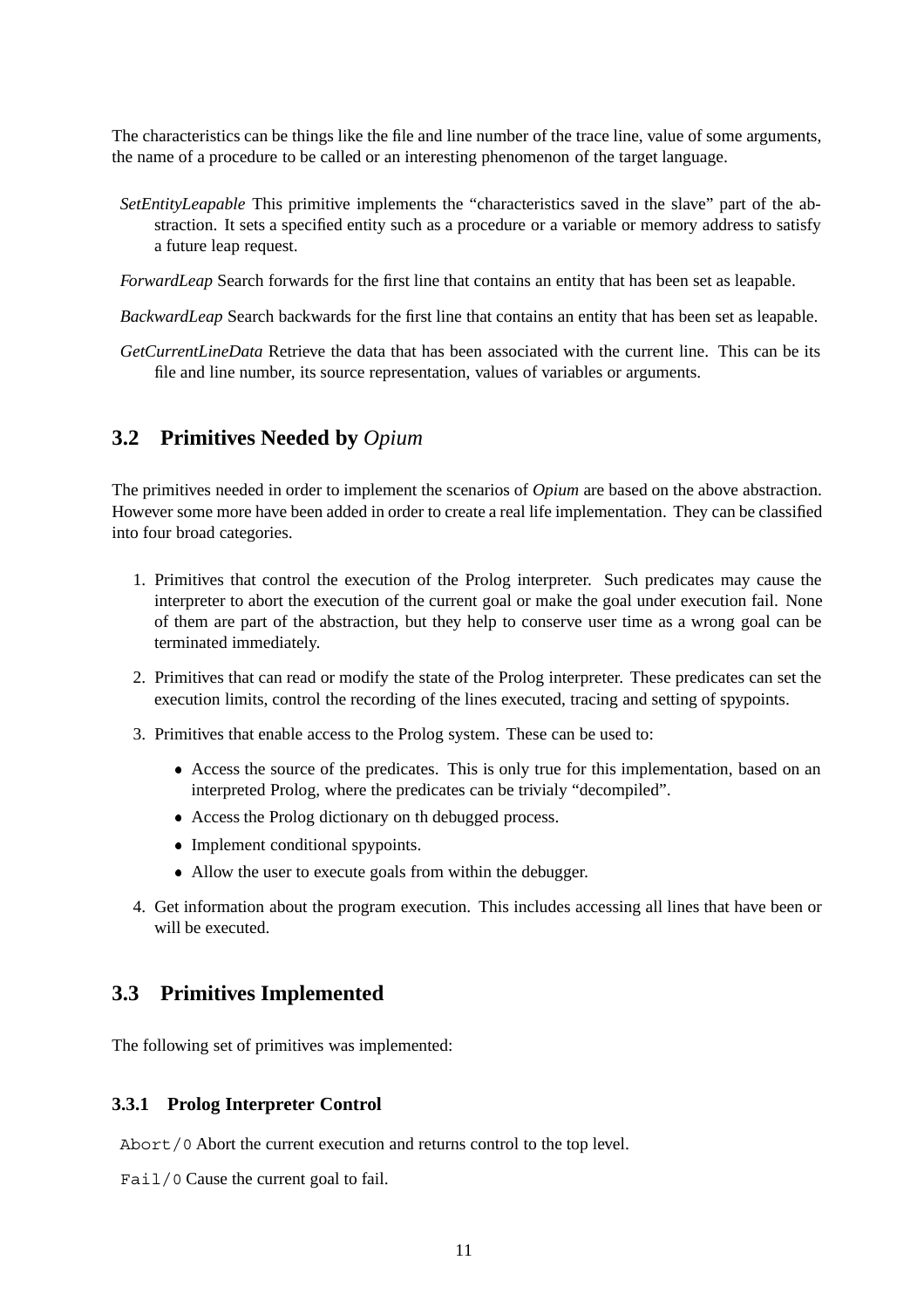#### **3.3.2 Prolog Interpreter State Control**

VarValueGet/2 Return the value stored in a specified address in the *slave*.

VarValueSet/2 Set the value stored in a specified address in the *slave*.

These primitives are used to read or modify global C variables of the debugged process. The variables that are currently accessed are:

LimitDepth Specifies how deep the execution may nest before it gets interrupted.

LimitCallNumber Specifies how many goals may be invoked before the execution gets interrupted.

These two limits can be used to halt non-terminating computations and are used by the loop analysis scenarios.

sm in opium This variable enables the *master* to see if a goal is under execution or not. It is needed as only a limited number of commands have meaningful semantics when no goal is executed.

RecordOn Can be used to enable the recording of the lines executed.

PredFlagSet/4 Modify the flags associated with a predicate. These flags can specify for the predicate to be hidden or to set a spypoint.

PredFlagGet/4 Get the value of the flags associated with a predicate.

#### **3.3.3 Prolog System Access**

RemoteExec/2There is only one primitive used to access the Prolog system. It allows any predicate to be executed on the *slave* and returns the results back to the master. Its generality allows it to be used to access the source of the predicates in the *slave*, or executing goals from the *master* prompt on the *slave*.

#### **3.3.4 Prolog Execution Information**

These primitives operate on the notion of the *current line*. Unlike other debugging systems in *Opium* there is no imposed difference between code that has been executed and code that will be executed. They are both viewed in a unified way. The *current line* can be set by asking for a line that has some characteristics. The search starts from the last *current line* and can be specified to proceed either forwards or backwards. Execution may continue if the recorded lines do not contain the line searched for and the search is going in the forward direction. The execution is however more a side effect of the search than an intended action. The abstract model used by the scenarios usually does not take into account the execution.

CurrArg/1 Return the arguments of the current line.

CurrChrono/1Return the chronological number of the current line in the sequence of all trace lines.

CurrCall/1 Return the call number of the current line.

CurrDepth/1 Return the execution depth of the current line.

CurrPort/1 Return the debug port of the current line according to Byrd's box model [4].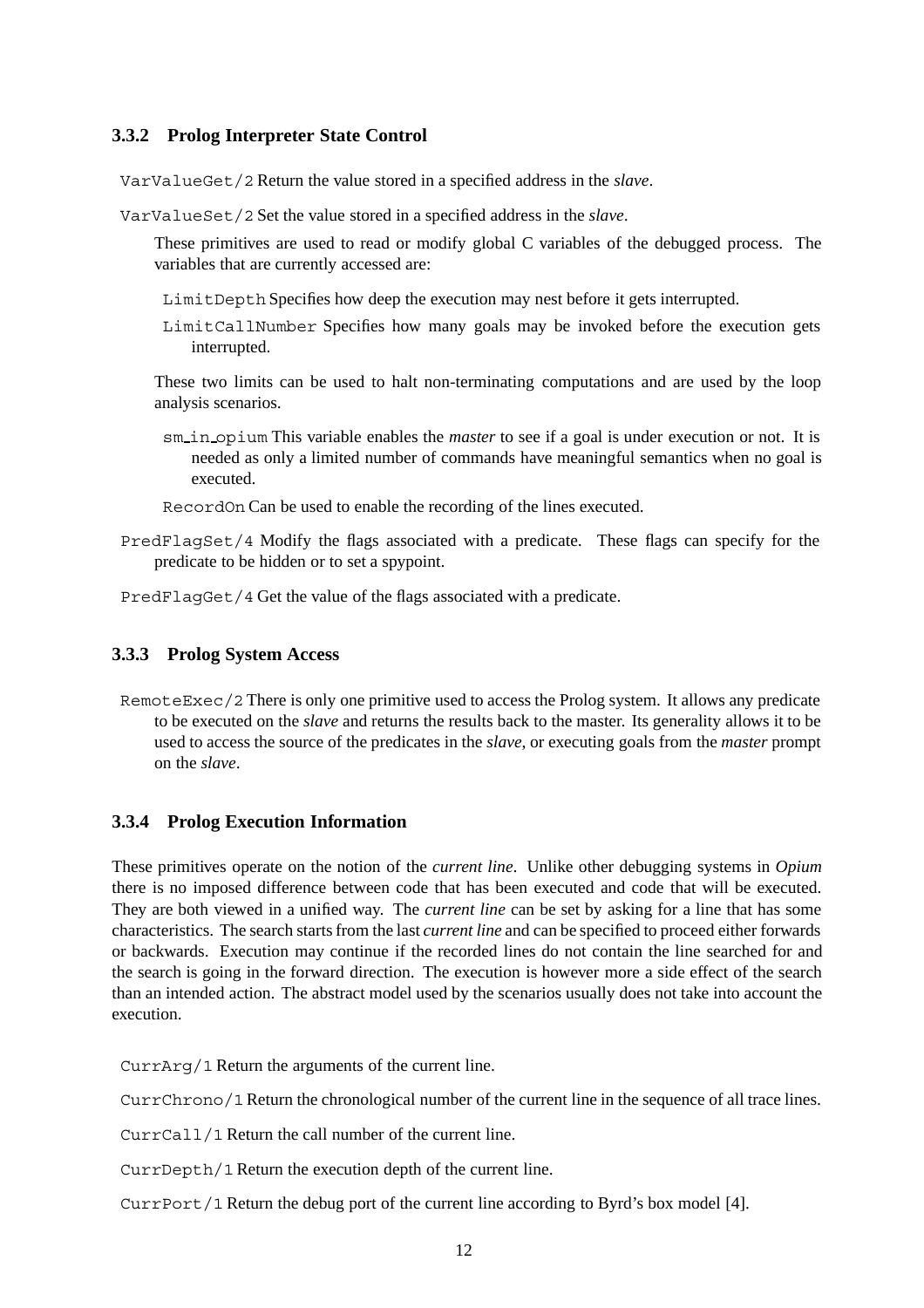CurrPred/1 Return the name of the predicate executed at the current line.

CurrArity/1 Return the arity of the predicate executed in the current line.

Leap/0 Search forward for a call to a predicate on which a spypoint has been set.

FGet/10 Search forwards for a trace line matching some given characteristics.

BGet/10 Search backwards for a trace line matching some given characteristics.

The characteristics given to FGet and BGet are a conjunction of call number, call depth, debug port, predicate name, and chronological number lists or ranges.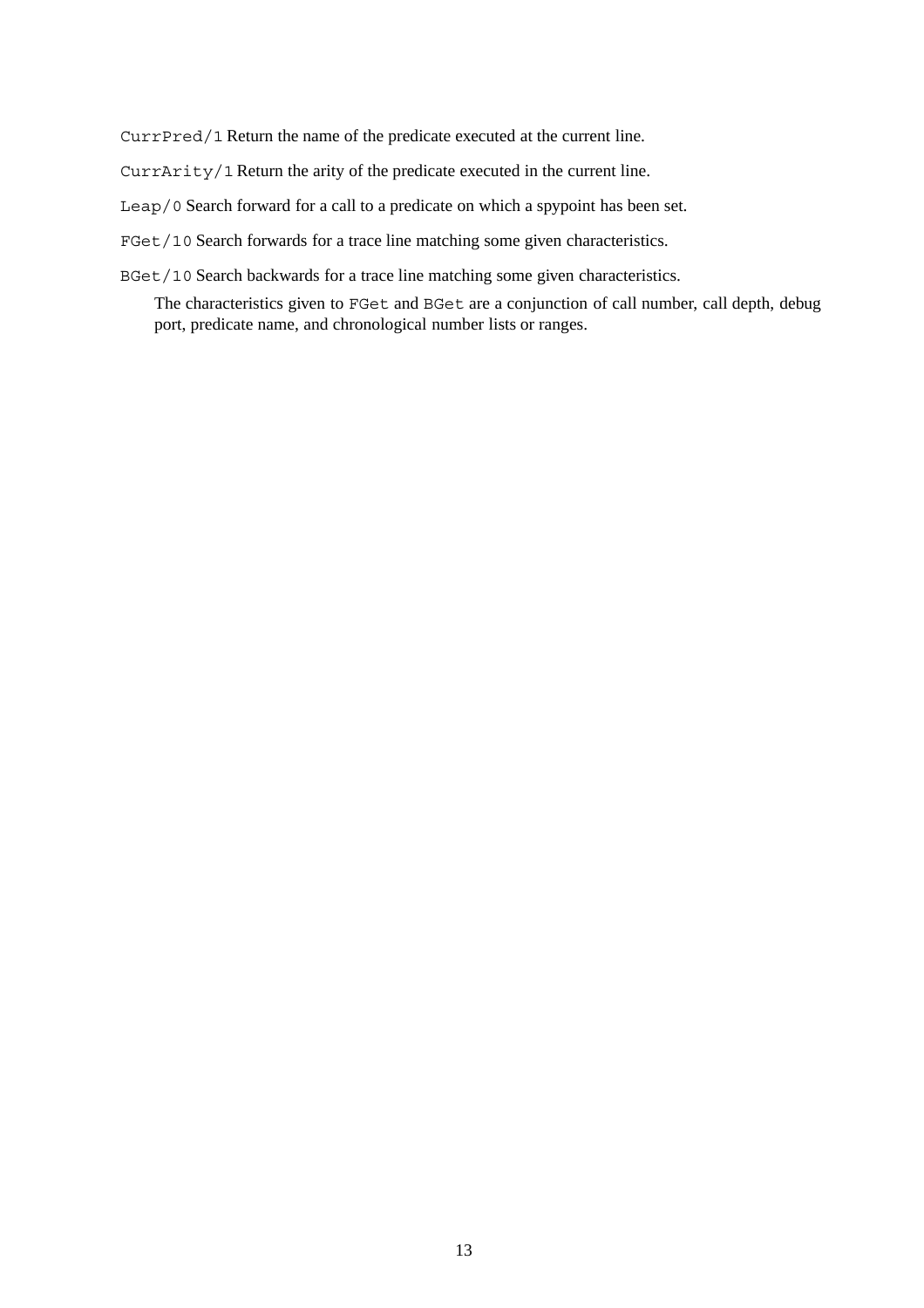## **The Two Process Implementation of Opium**

#### **4.1 The Structure of the System**

A session in *Opium* starts like a session in any Prolog system. When the user wants to start debugging, the command 'tracing(on).' needs to be given. At that point the Prolog system changes into a two process debugging system. The original process is called the *slave*. A new process is started up by the *slave* and will be used to control the execution of it. The new process, naturally called the *master*, is a fresh invocation of Prolog and appears in a new window. The two processes communicate via pipes. Both processes run the same code, namely the modified Prolog interpreter. At various points of the Prolog execution the *slave* stops and waits for a command from the *master*. The *master* can execute Prolog predicates that send commands to the *slave*. The *slave* receives a command, acts accordingly and sends a reply back to the *master*. Figure 4.1.1 shows the components of the system and the execution of some commands.

#### **4.2 A Tale of Two Processes**

The real life of the debugging system starts when the *master* process is started up. At that point the system can function as shown in Figure 4.1.1. We will examine what the two processes have in common, how they differ and then show how each one of them acquires its properties.

#### **4.2.1 Things the Processes Have in Common**

Both processes are an invocation of a modified *MU-Prolog* [13] interpreter. The modifications are mainly:

- Additional predicates which form the core of the *Opium* debugging system. These predicates form the *extraction module* [7].
- A recording mechanism for saving the history of the computation in the form of trace lines.
- A modified Prolog main loop with hooks that can divert the execution flow into the *Opium* system. This is used for handling recoring and some of the predicates.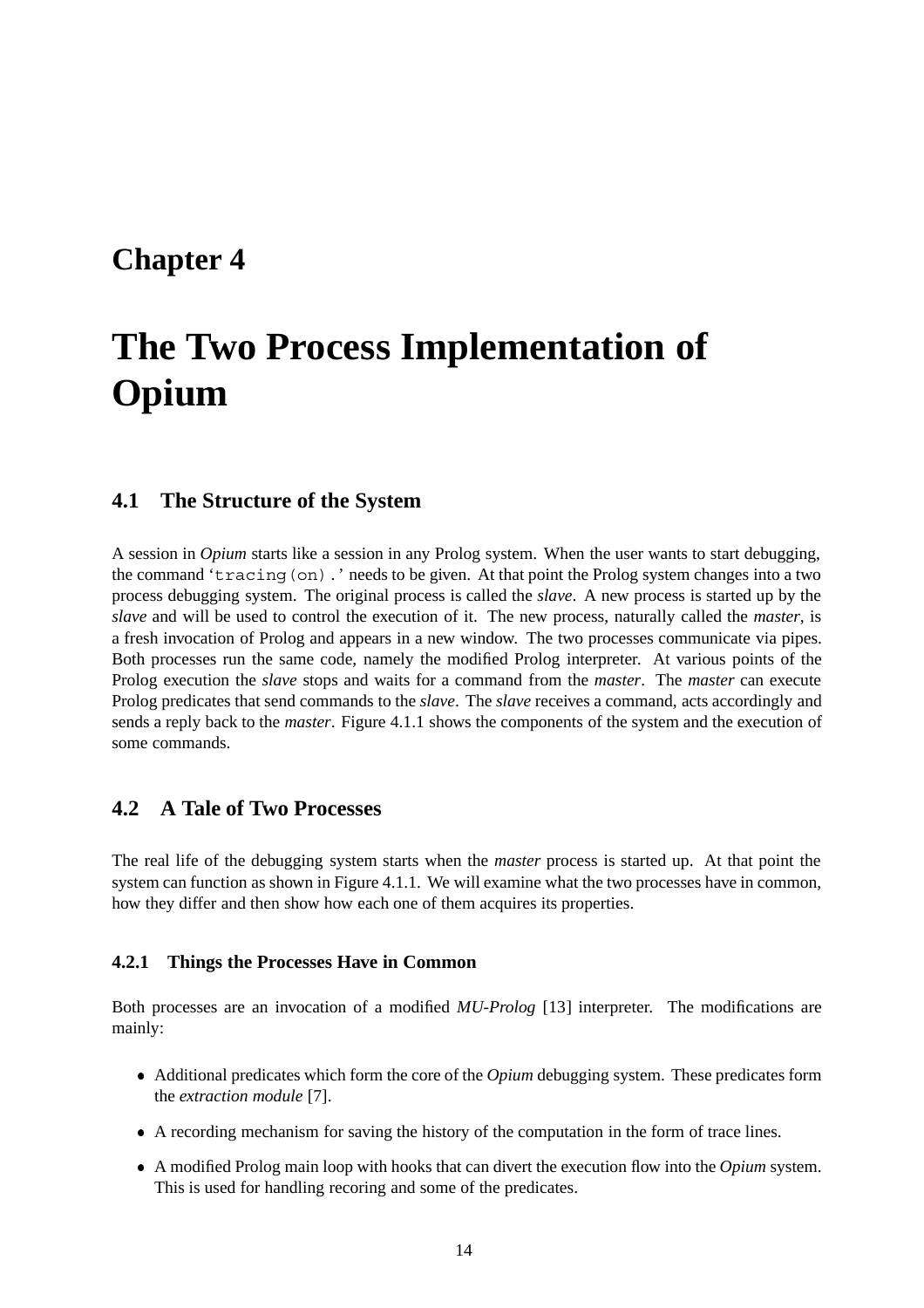

Figure 4.1.1: The two process implementation of *Opium*

The module that handles the mechanics of the communication between the two processes.

#### **4.2.2 Differences of the** *slave*

The differences of the *slave* from a normal Prolog session are the following:

- It has the C variable master exists set to true. This is used so that the *slave* will not try to communicate with a non existing *master*. The sequence that starts up a master also checks this variable in order to avoid the creation of two masters.
- The C variable master process id contains the process id of the *master*. It is used for sending signals to the *master*.
- It has the *stdio* streams fslavein and fslaveout connected via pipes to the *master*. These are used for reading commands from the *master* and sending replies to it.
- It has arranged to kill the *master* when it finishes execution.
- It has arranged to be notified when the *master* finishes execution, so that it can revert to being a normal Prolog session. This is done by undoing the differences described above, that is closing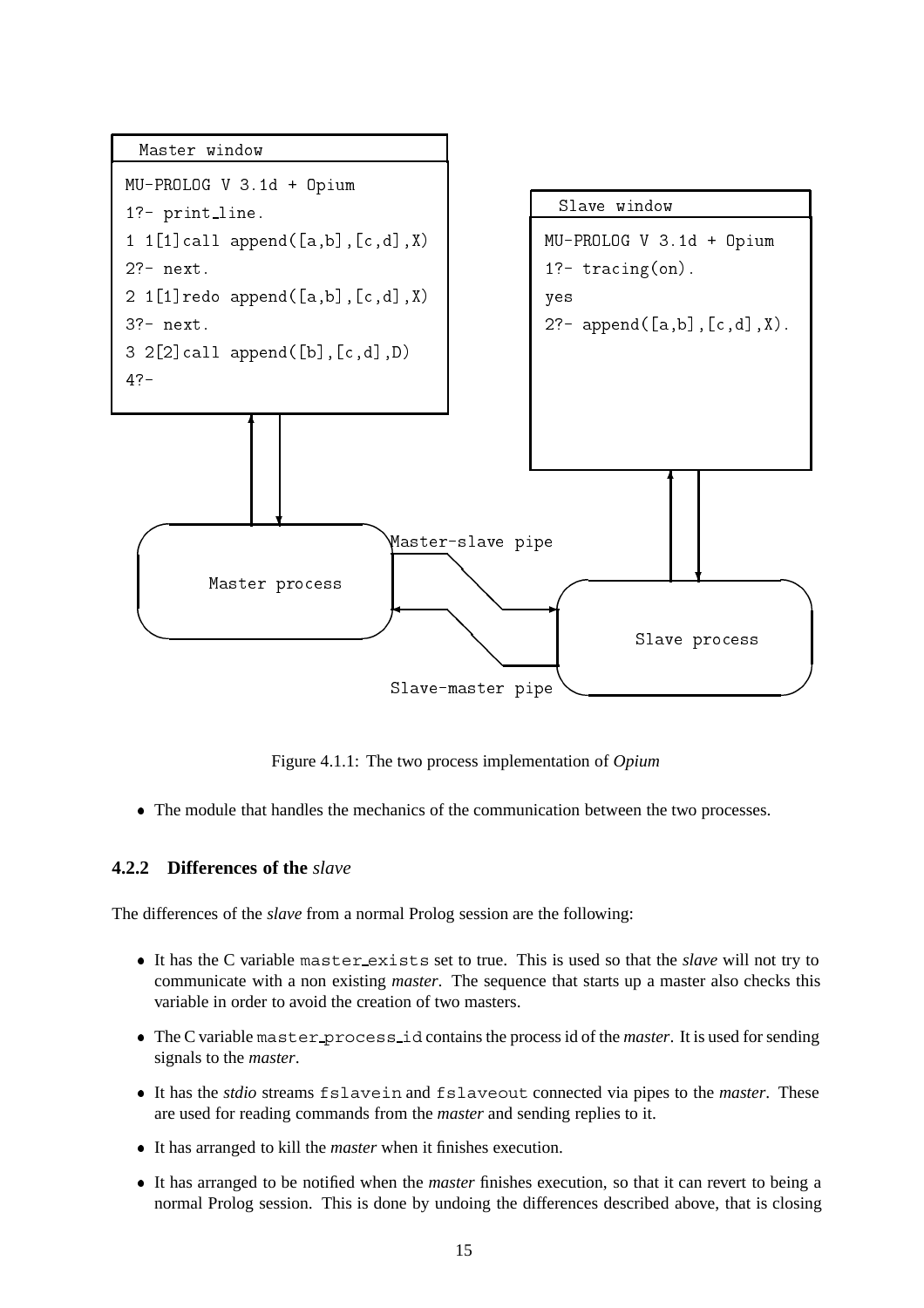the two files and setting master exists and master process id to 0.

#### **4.2.3 Differences of the** *master*

The differences of the *master* from a normal Prolog session are the following:

- The C variable master indicates its level on the master hierarchy. For a *master* that has been fired up by a normal Prolog session this variable has the value of 1. If the *master* was fired up in order to debug Prolog code in a lower level *master* (e.g. in order to debug a complex scenario) then the variable has the value of 2. This can go on to higher levels, although we don't think that there will be often more than two masters in the hierarchy. This variable can be examined by Prolog predicates to see if the process where the predicate is executed in is a *master*. The variable can also be displayed to help the user tell the processes apart.
- It has the *stdio* streams fmasterin and fmasterout connected via pipes to the *slave*. They are used for sending commands to the *slave* and getting results back.

#### **4.2.4 The Creation of a Master**

The *master* is created by the create\_master\_c/0 predicate, which in turn calls the OpCreate-Master C function. This C function after checking that no master already exists, creates two pipes to be used for communication and then *forks*. This means the original process splits in two. The original is called the *parent* and the new one is called the *child*. Both continue the execution from the point after the call to the *fork*. All open files and variable values exist in both processes.

The original process is the *slave*. It does the following actions:

- 1. Closes the pipe ends which the *master* will be using.
- 2. Reopens its own pipe ends as buffered *stdio* streams called fslavein and fslaveout.
- 3. Sets the function kill master to be called when it exits using the on exit function. The function kill master just sends a SIGKILL signal to the master process. This is needed so that the *master* will terminate together with the *slave*.
- 4. Arranges for the function master is dead to be called when a SIGCHLD signal is received. This signal, sent whenever something happens to a child process, would indicate that the *master* has terminated. Since *master* is not the only possible child of the slave (the slave can invoke other UNIX commands using the *system* predicate of Prolog) the action to this signal is temporarily suspended each time another process is executed from the *slave*. This creates a small window in which the death of a *master* would go unnoticed. The way to eliminate this window would be to recode all uses of the C library *system* function to an elaborate system of *wait*s and return value checks.
- 5. Finally the predicate returns SUCCEED and the normal Prolog execution resumes.

#### **4.2.5 The Creation of a Slave**

The child of the *fork* is the *master*. The *master* does the following actions in order to set up an new fresh Prolog process: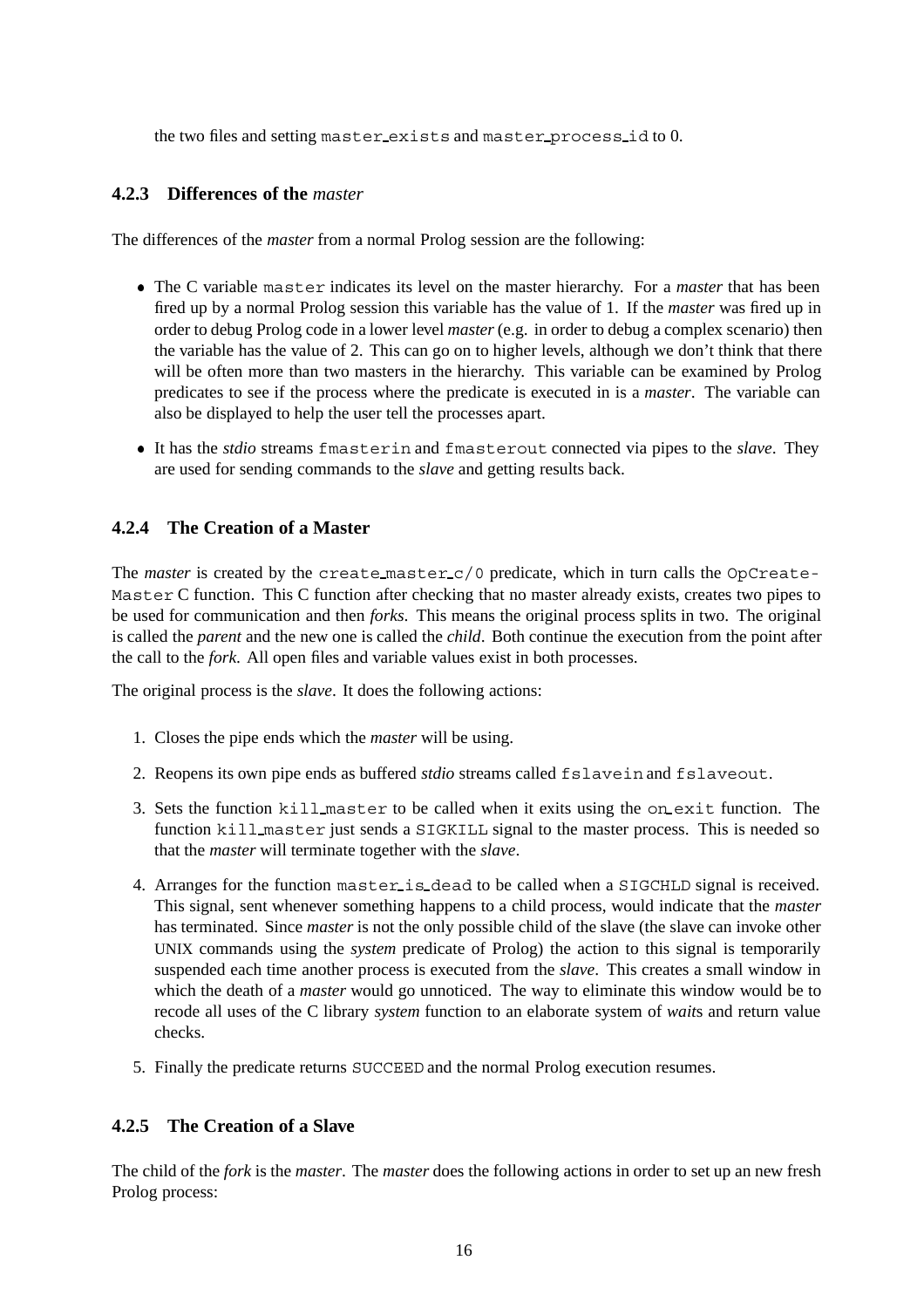- 1. Closes the pipe ends which the slave will be using.
- 2. Increment the C variable master to pass it to the new process.
- 3. Create a suitable command line for executing the new master. This is done by reading the OPIUM WINDOW environment variable, which is set by the user to the command that can be used on the system to fire up an new window running a given command. A typical value under X-11 might be:

xterm -T Opium\_%d -n Opium\_%d -e

The %d in the variable is replaced by the value of the master variable. In the case above it is used so that the *master* level will be shown on the title bar of the window.

- 4. Modify the command line so that the new process starts up as a *master* and gets the information needed. That is:
	- The fact that the process is a *master* and not a normal Prolog session.
	- The file descriptor numbers to be used for writing commands and reading results.
	- The level of the *master* in the hierarchy.

This is done by giving to the new process the argument -master followed by three numbers, them being the ASCII representations of the hierarchical level of the *master-to-be* and the two file descriptors. Thus at the end the command to be executed would be something like:

xterm -T Opium\_1 -n Opium\_1 -e Opium -master 4 5 1

In the above line 4 is the file descriptor used for writing commands to the slave, 5 the one of reading the results and 1 the *master* level.

- 5. Execute the new process. The old process is overlaid by the new one. The name of the process to execute is taken to be the zeroth command line argument. The only link remaining between the two processes are the two file descriptors.
- 6. As the new process starts up a check is made for the first argument being -master. Since that is the case the next three arguments are processed in a special way.
- 7. The C variable master is set to be the value of the first argument.
- 8. Two *stdio* buffered streams are opened on the values of the file descriptors passed as seconds and third arguments.
- 9. The normal Prolog initialisation starts and the main loop is entered.

#### **4.3 Method of Communication**

In this section we explain the way the two processes communicate. We examine the way the two processes communicate and the structure of the messages exchanged. The synchronisation of the two processes will be examined in section 4.4.3.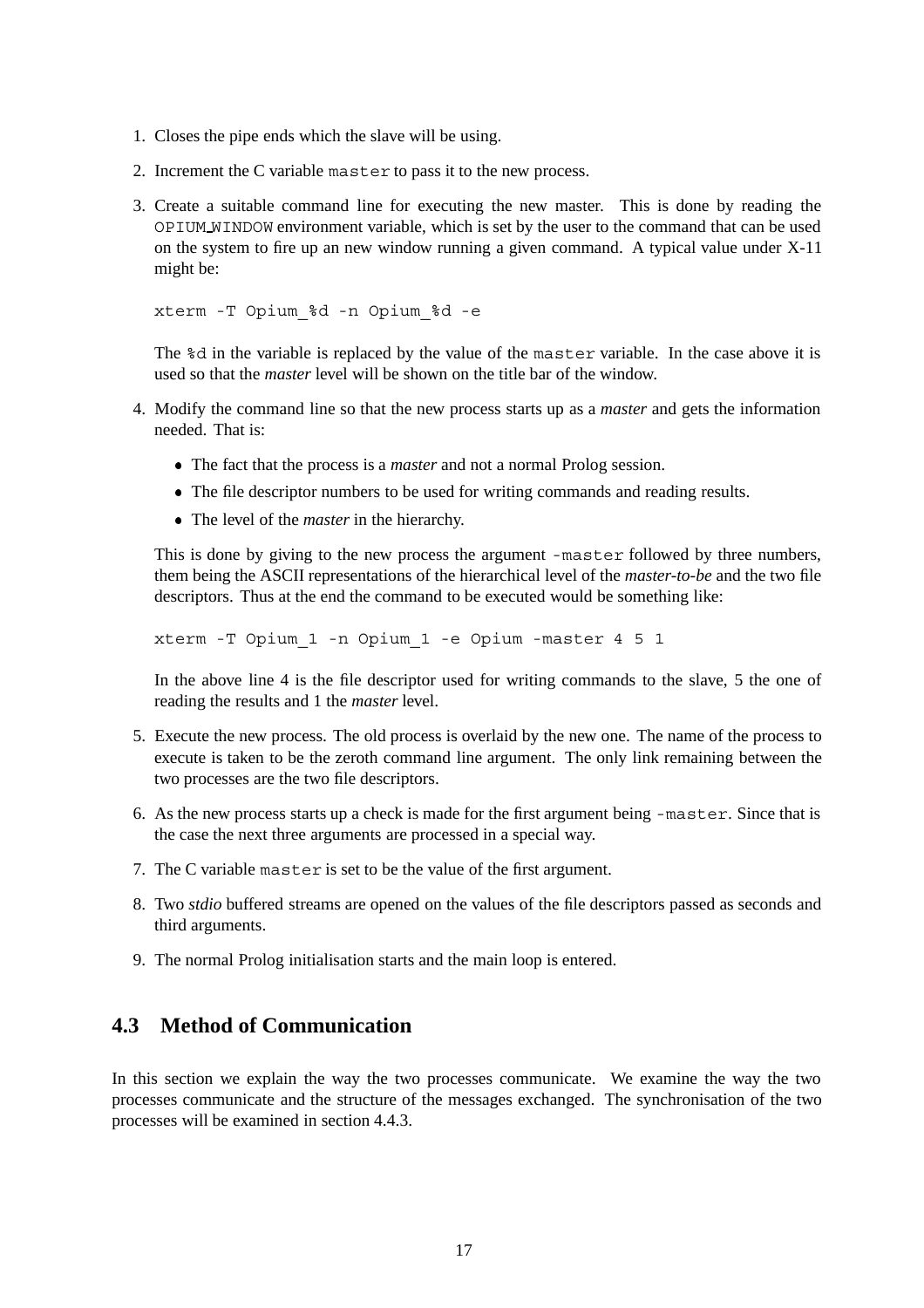#### **4.3.1 Communication Protocol**

A simple *request-reply* protocol — with the *master* initiating the requests — has been implemented. All communication from the *master* to the *slave* goes through the write command to slave C function. This function receives a command number, the types of the arguments and the arguments to send to the *slave* assembles them into a message, sends the message to the *slave* reads the results back and returns. On the *slave* side the command, the types of the arguments and the arguments themselves are read by the read command from master function, the command is executed and the (possibly modified) arguments are passed back to the *master*.

#### **4.3.2 Structure of the Messages**

A message exchange sequence is done in the following steps:

- The *master* sends a command number to the *slave*. This is the number assigned to an executable function via an enumeration. The slave calls the appropriate function by indexing an array of pointers to functions using this number.
- The *master* sends the types of the arguments. Argument passing is not implemented as a general mechanism. Rather, all the different possible combinations were found and hard coded into a switch statement. Although this approach is not flexible (it requires a change each time a function with different arguments is added) it is efficient and portable. A general solution would be machine specific as we do not know of a portable way to call an arbitrary function with a variable number of arguments.
- The *master* sends the actual arguments. Since the types of the arguments known, the actual arguments can be read by the *slave* into the correct variables. Strings are passed by first giving their length as an integer and then the actual string data. One more special case is the passing of Prolog terms. This will be discussed in section 4.4.5. At this point it is enough to note that the appropriate Prolog printing and parsing functions are called on each end.
- The *slave* sends the modified arguments back to the *master*.
- The *slave* sends the return code of the execution (SUCCESS, FAIL, ERROR etc.) to the *master*.

#### **4.4 Interface with the Prolog System**

#### **4.4.1 Predicate Splitting**

In order to present a consistent interface abstraction and as a result of the previous implementation of the system all commands are just the back ends of Prolog predicates. In fact the commands started their life as simple C function implementations of Prolog predicates. Such a C function will typically examine the type of its arguments, perform some action on them and then bind any free Prolog variables to the appropriate values.

In the two process implementation each C implementation of a predicate gets split into two parts, one half is executed in the *master* and the other in the *slave*. The part in the *master* is the one actually called from Prolog. It unbundles and checks the arguments, calls send command to slave with the command number, the types of the arguments and the arguments, binds the modified arguments to the appropriate Prolog variables and returns to Prolog. The *slave* halve is called by the read command from master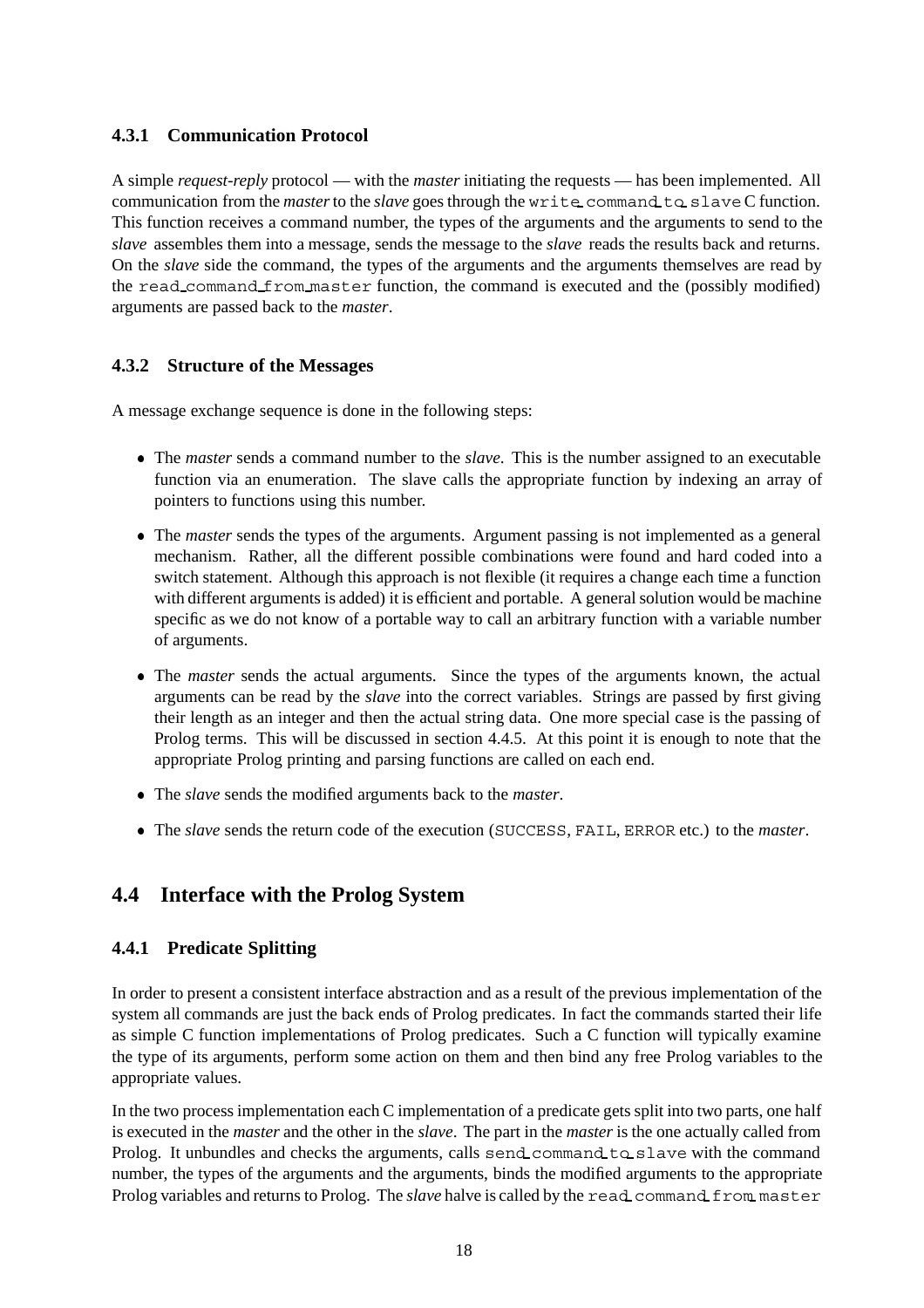```
MasterOpCurrArity(t, l)
      Ptr t;
      levtype l;
{
      long arity;
       /* Send the command to the slave. Arity will be set to the value. */
      write command to slave(sm CurrArity, sm argument types l, &arity);
       /* Unbundle the argument */
      findbind((Ptr)tarq(1, t), 1, 6t, 61);
       switch (tagtype(t)) { \qquad \qquad /* Check its type and act */
      case TAGNUM: \frac{1}{1} and \frac{1}{1} is a number \frac{*}{1}if(tnum(t) == arity) /* Check if they match */return(SUCCEED); /* Yes, succeed */
             else
                    return (FAIL); /* No, fail */case TAGVAR: /* It is a variable */
             nbind(t, 1, ConsInt(arity)); /* Bind it to arity */return(SUCCEED); /* succeed */
       default: \sqrt{*} Wrong type */plerror(EUFUNC); /* Signal an error */
             return(ERROR);
       }
}
```
Figure 4.4.1: The implementation of the *master* part of CurrArity

function. The function called is the one pointed to by the array of pointers to functions, indexed by the number sent by the *master*. It is called with pointer to the arguments sent by the *master*. After executing its part, it sets the variables to the correct values and returns.

As an example let us consider the sequence of events when a typical split predicate is called. Curr arity c is a predicate which unifies its argument with the arity of the current predicate in the slave. Its C implementation for the *master* is shown in Figure 4.4.1 and for the *slave* in Figure 4.4.2.

When Curr\_arity\_c is called from Prolog in the *master*, the following things happen:

1. Curr arity c calls the master part of the C function OpCurrArity.

.

- 2. OpCurrArity calls write\_command\_to\_slave with its special code and the arguments it was given.
- 3. Write command to slave writes the special code for OpCurrArity and the arguments passed to the *slave*.
- 4. The *slave* reads the function code and the arguments. This is done by the read command from master C function.
- 5. The read\_command\_from\_master C function calls the slave part of the OpCurrArity.
- 6. The slave part does any processing needed and returns to read command from master.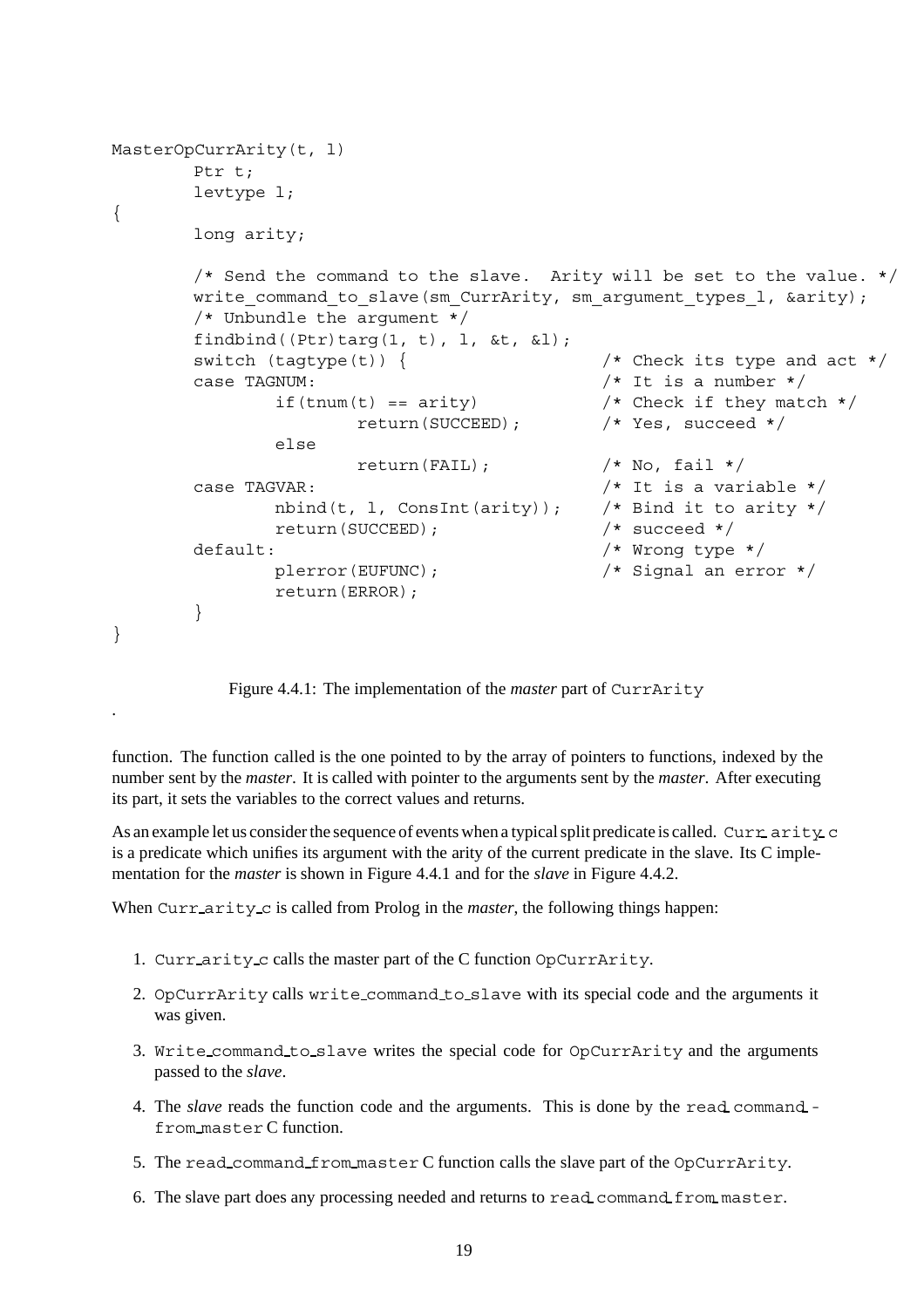```
SlaveOpCurrArity( arity )
        long *arity;
{
        /* Check the current predicate */
        if (IsAtom(Curr.Pred))
                /* It is an atom. Arity is 0 * /*arity = 0;else
                /* It had parameters. Extract its arity from the dictionary */*arity = d_nargs(tdict(* Curr.Pred)) - 1;
}
```
Figure 4.4.2: A (slightly simplified) implementation of the *slave* part of CurrArity

- 7. Read command from master passes the modified arguments and the return code back to the *master*.
- 8. The *master* write\_command\_to\_slave function passes the results back to the master part of the OpCurrArity.
- 9. OpCurrArity passes the results back to Curr\_arity\_c.

#### **4.4.2 Arbitration**

.

After the *master* is created, the *slave* has to respond to commands from the *master* as well as to normal user requests. As an example, a user might first set a breakpoint by executing the spy predicate on the *master*. A command, PredFlagSet, would be sent to the *slave* to set a spy point on the predicate. The the user would enter a goal on the *slave* and a leap command on the *master*. Clearly the *slave* must be able to accept commands from both the user and the *master*. If the *slave* was to try to read from the terminal it would block in the *read* call until something was entered. No commands from the *master* could be accepted during that time. Specifying for the *read* call not to block and continuously loop trying to read from the terminal and from the *master* would be horrendously inefficient.

The problem is solved by the arbitrate function. Whenever Prolog tries to read from a file or device the arbitrate function is first called. This function uses the *select(2)* system call to multiplex between reading a command from the *master* and reading user input from the terminal. *Select* receives a bit vector of file descriptors which the program is interested in reading, writing or checking for abnormal conditions. It then blocks until one of the descriptors given is ready for the action specified. At that point the vector is updated to show which descriptor is ready. In our case we specify for *select* to block until either input is available from the terminal or in the descriptor associated with fmasterin — the descriptor where commands from the *master* are received.

The pseudo-code for the arbitrate function is shown in Figure 4.4.3. If data is available from the terminal arbitrate simply returns to the caller — the Prolog function reading from the terminal. That function will now read without blocking (since input is available). This cycle is repeated for every character read. As Prolog uses buffered *stdio* streams for input the arbitrate function first checks if there is any buffered data available before calling *select*. In the case where data form the *master* is available read command from master is called which reads and executes the command. Then the arbitrate function will loop, calling *select* again.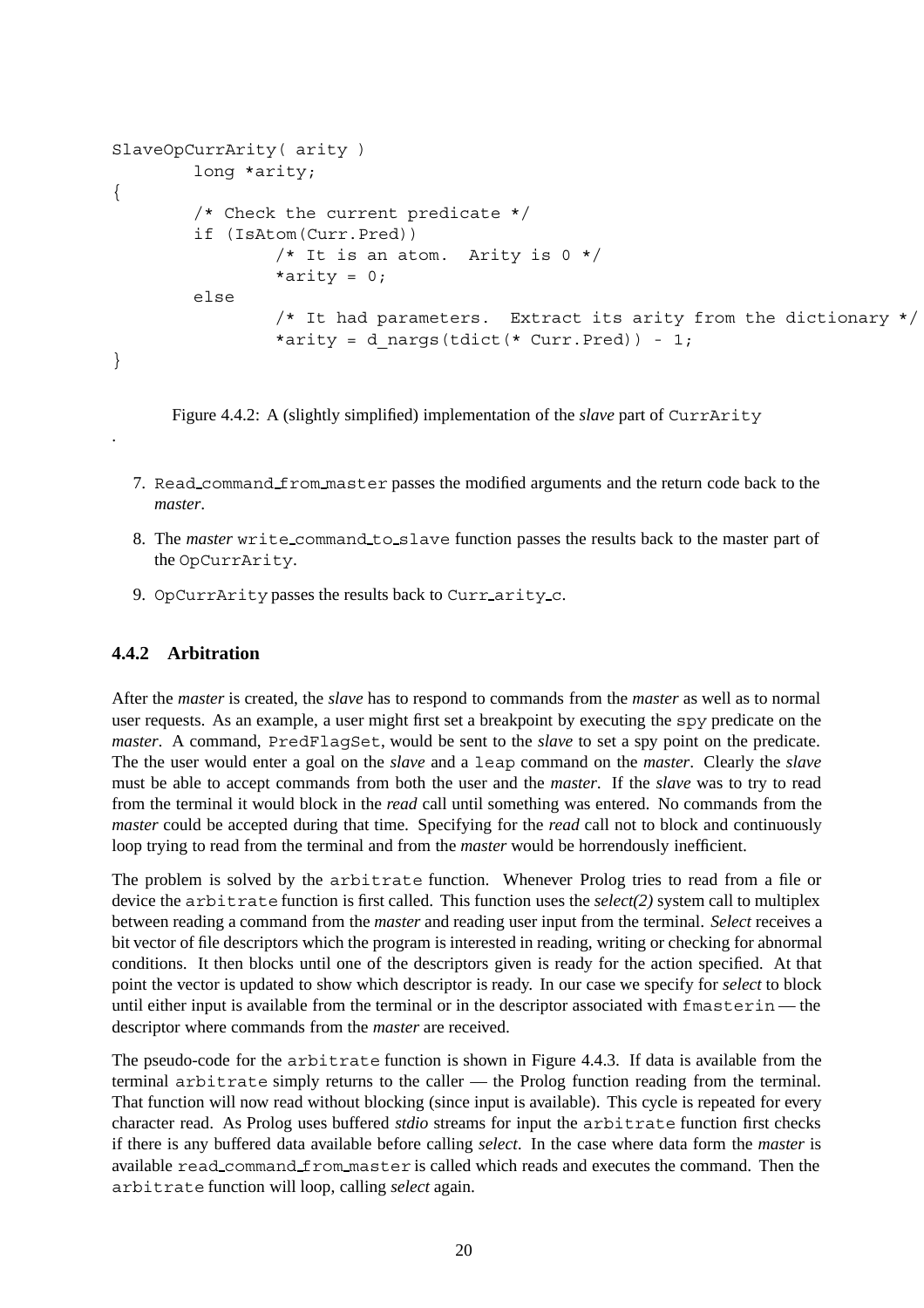```
arbitrate()
{
        if (buffered data available on input())
                return;
        for(j; ) {
                select();
                if (data_available_on_input())
                         return;
                if (data available from master())
                         read command from master();
        }
}
```
Figure 4.4.3: Pseudo-code for the arbitrate function

There are two more special cases that have to be handled by the arbitrate code. The *select* call might get interrupted and in that case it will return with an error indication. The reasons for the interrupt could be:

- The tracing of the program from a debugger.
- The termination of the *master* with a corresponding signal being sent to the *slave*.
- The termination of the *master* making one of the file descriptors which *select* is examining invalid.

One might wonder why there are two possible outcomes of a *master* termination. The reason for this is a race condition. When the *master* terminates *stdio* closes the open descriptors. If the *slave* gets run by the operating system after that time and before the *master* actually terminates then a bad descriptor error (EBADF)will be returned from *select*. If on the other hand the *master* fully terminates before the *slave* gets a chance to run then the *select* will be interrupted by the signal of the *master* death(EINTR).

#### **4.4.3 Synchronisation**

.

Having examined all the components of the system we will now focus our attention on how they interact to orchestrate the intended result. The *slave* can be at any moment in one of five different states. The state transition diagram is shown in Figure 4.4.4. The states are:

1. *Top level loop*

This is the state where the *slave* starts. In this state a prompt is printed, commands are read from the screen and executed as normal Prolog predicates.

2. *Arbitrate*

This state is entered when a Prolog *read* predicate is encountered in state 1. At this state the arbitrate function is checking for input from the *master* or from the user. If input comes from the user, then the *slave* moves back to state 1.

3. *Top level read command from master*

This state is entered when a *master* command appears while the *slave* is in state 2. A command from the *master* is read and executed, the result is written back immediately. Only a subset of commands can be meaningfully executed here, as no program is yet running.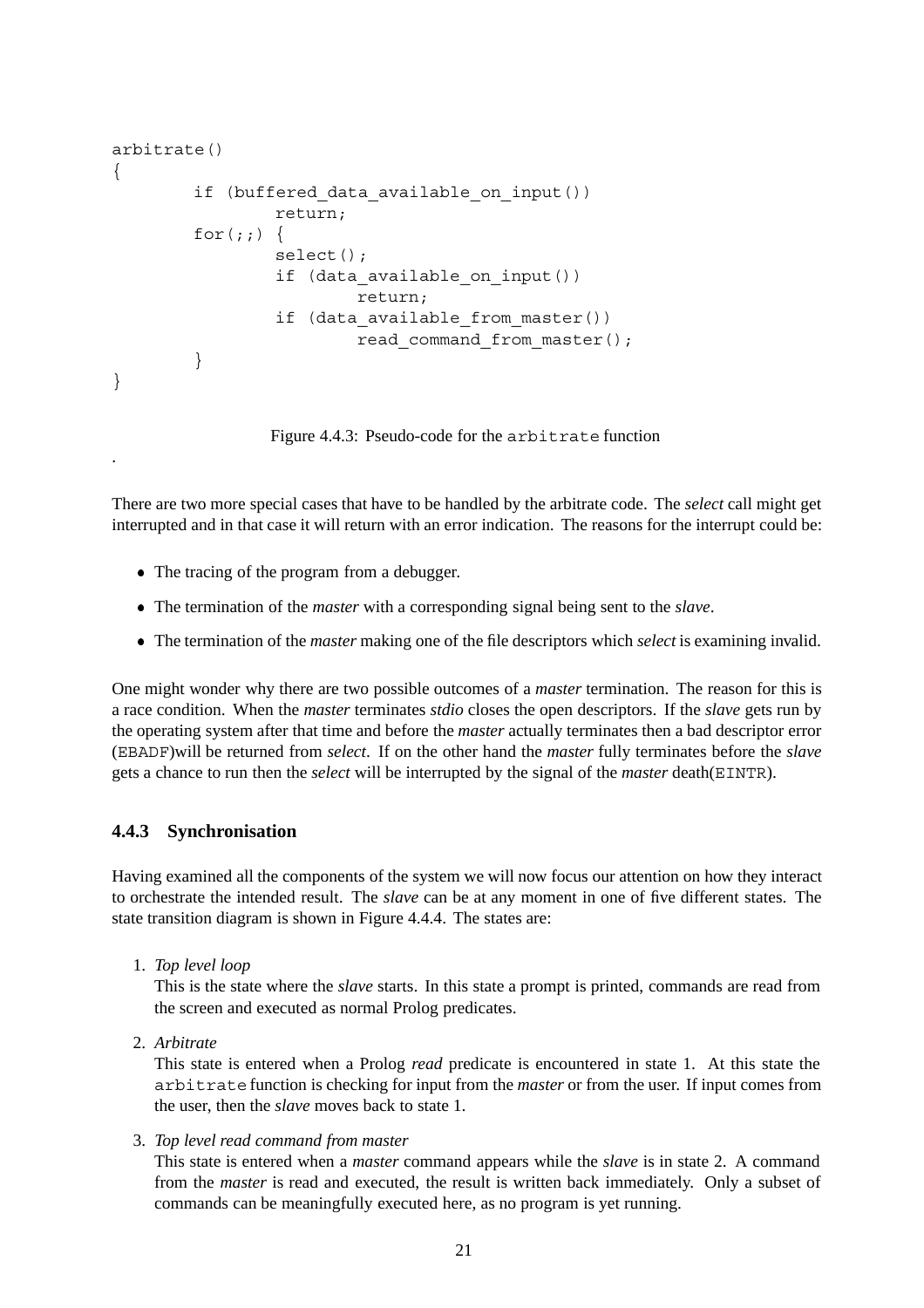

Figure 4.4.4: State diagram for the *slave*.

4. *Execution read command from master*

This state can be entered in two ways:

- (a) When the first goal of a command is executed in state 1 and tracing is switched on.
- (b) When, while the *execution main loop* is running a line which has been previously requested is found, or some execution limits are reached.

Depending on the command received and the recorded history this state can be affected in three different ways:

- (a) When a command that can be executed immediately and does not alter the Prolog execution is requested from the *master* then a reply is given immediately and the state does not change. These commands are:
	- Fail
	- PredFlagSet
	- PredFlagGet
	- CurrArg
	- CurrChrono
	- CurrCall
	- CurrDepth
	- CurrPort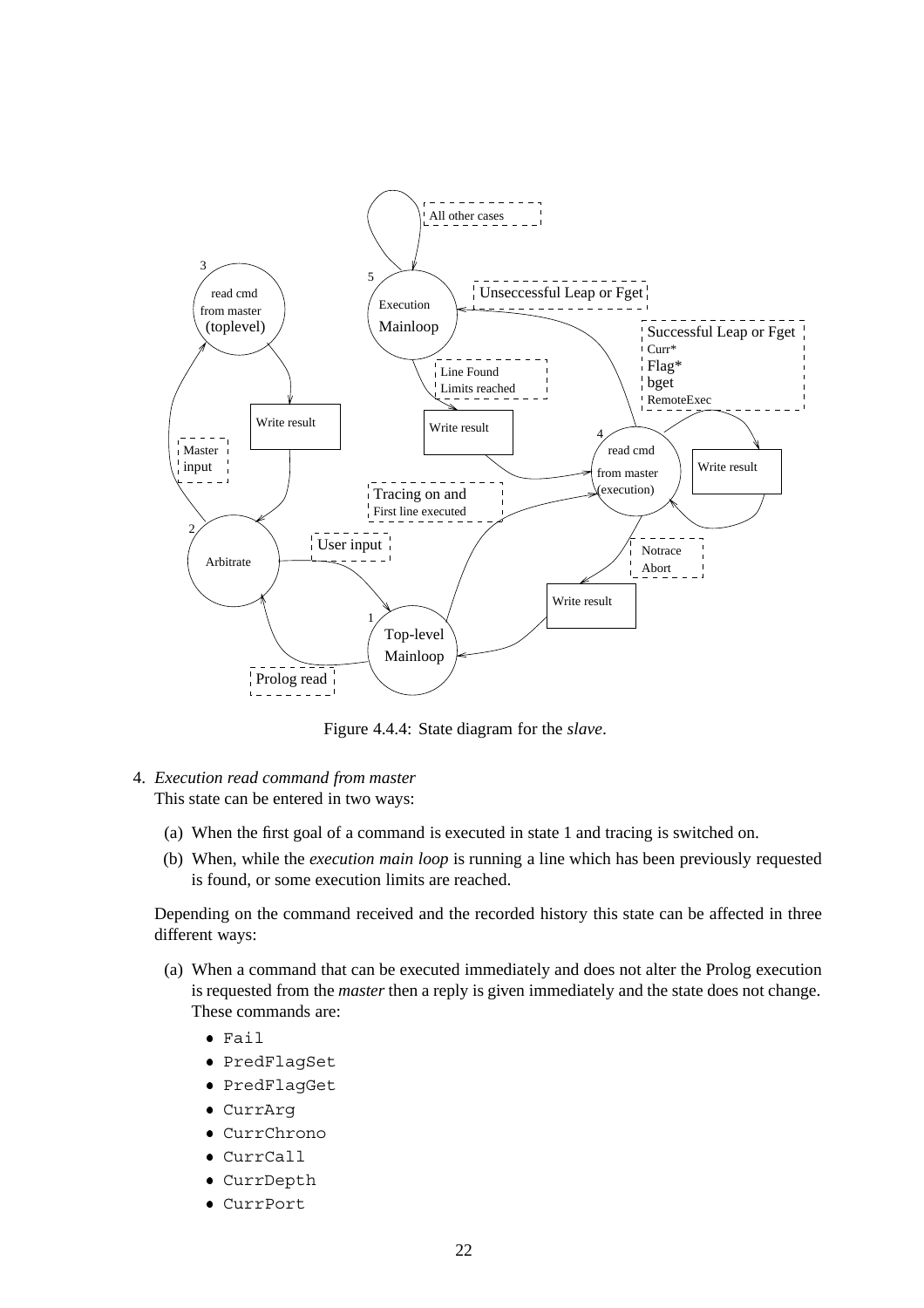- CurrPred
- CurrArity
- VarValueGet
- VarValueSet
- RemoteExec
- BGet

In addition to the above commands an fget or leap that can be satisfied by the recorded history are also handled in the same way.

- (b) If a Notrace or Abort command is received from the *master* then control is given back to state 1.
- (c) When an fget or leap are received from the *master* and they cannot be satisfied from the recorded history then the system moves to state 5 until a suitable line is found.
- 5. *Execution main loop*

This state is entered when the *master* requests a line that does not exist in the recorded history via an fget or a leap. In this case Prolog execution has to continue in order to satisfy the *master* request. When the suitable line is found, or the execution limits are reached the *slave* enters again state 4.

The manifestation of the various states in the source code is unfortunately not very clear. The reason for this is the structure imposed by the preexisting system. States 1 and 5 are the *Opium* mainloop function. In state 1 tracing is off. If tracing is turned on then the system is in state 5 when mainloop is executed. In state 5 after every goal execution the TraceDisplay function is called, which in turn calls ExecOpiumProlog if a suitable line has been found or limits have been reached. ExecOpiumProlog writes the result for the last fget or leap to the *master* and then calls read command from master.

Read command from master is used for states 3 and 4. It is called with a parameter which specifies whether it should loop on some commands (as it should do in state 4) or just return. When called from arbitrate no looping is specified, when called from ExecOpiumProlog looping is enabled.

#### **4.4.4 Modification of C Variables**

During the design of the system it was found that a number of split predicates were needed in order to check or set a C global variable on the *slave*. These variables control the tracing, recording, the state of the execution etc. Having to write two wrapper functions for each of these variables and add the corresponding enumerations and entries into the function pointer array was a repetitive and mundane process. A more general solution should offer increased flexibility. For this reason the predicate var value in slave/2 was written. The primitives VarValueGet and VarValueSet described in section 3.3.2 are the back ends of this predicate. This predicate unifies its second parameter with the name of a C global variable given as its first parameter. In order to do so it finds the location of the system executable, and looks the address of the variable in the symbol table. It then sends a command to the *slave* to set or get the value at specified address.

The location of the executable (whose name is given in  $\arg(y[0])$  is found by looking in all the places specified in the PATH environment variable. This search is only done if the name is not an absolute path. After the search is performed the result is saved, so this process is only preformed once. Also for performance reasons a small cache is maintained for all the variable addresses found in the symbol table. When the cache fills up a warning is printed and the symbol table is searched every time when variables are not found in the cache.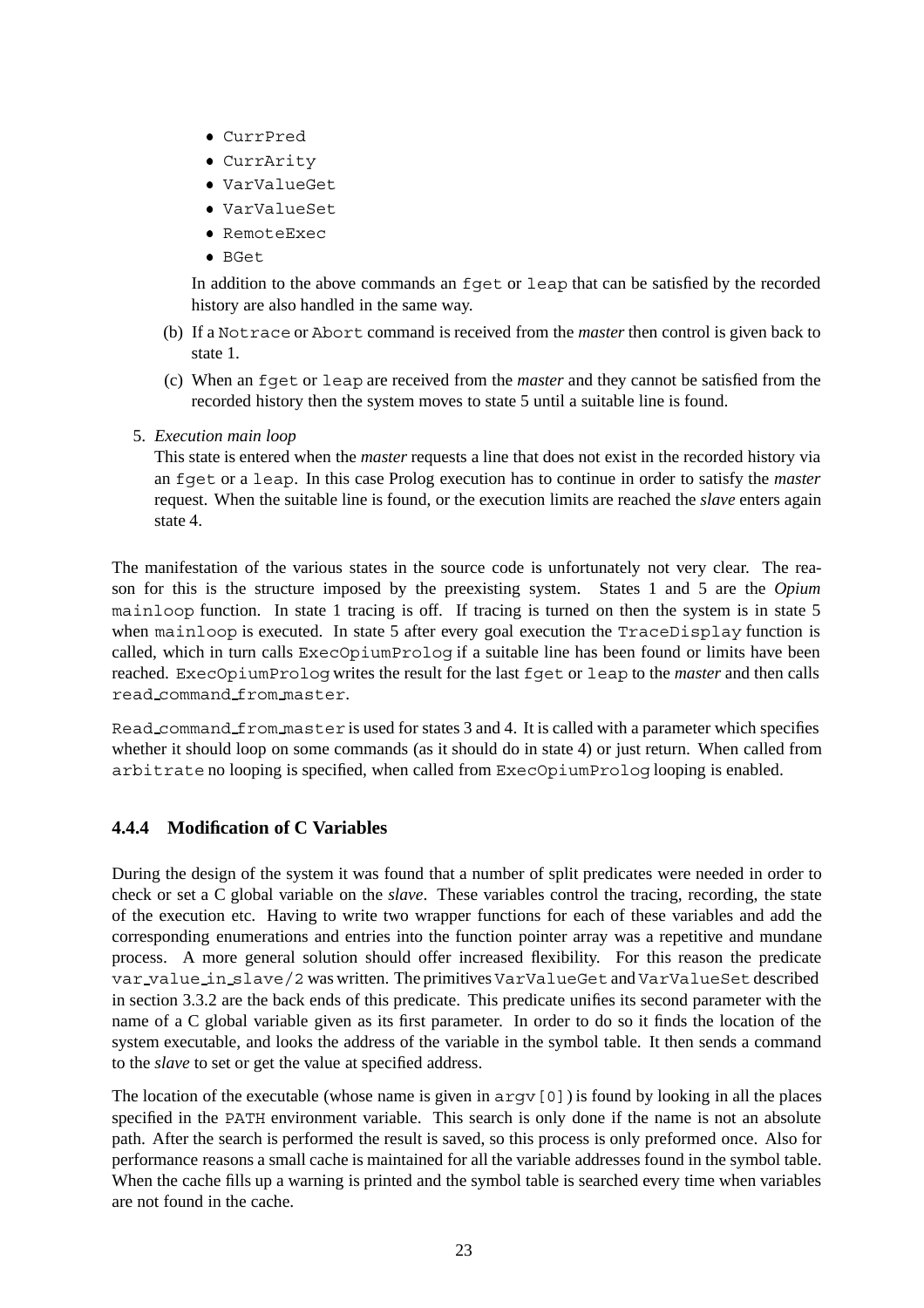#### **4.4.5 Passing Terms Between the Processes**

Passing a Prolog term from one session to another is not trivial. Terms are stored in the form of a tree data structure inside the Prolog system. Clearly the pointers in the one session had no relation to the pointers in the other. For this reason the term tree needs to be traversed, its items converted into some portable form, transmitted to the other process and then reassembled at that end. This was almost equivalent to the pwrite and pread C functions that can write the ASCII representation of a term into a file or transform a string into a term. Thus whenever a term needs to be sent from the *master* to the *slave* the output of pwrite on the *master* is redirected to fmasterout and the input of pread on the *slave* is changed to fslavein. This approach is a bit slower than a system specifically constructed for this purpose as for example the integers are redundantly transformed to and from ASCII, but is more portable as all Prolog systems have predicates that can read and write terms.

#### **4.4.6 Remote Execution of Predicates**

As noted in section 3.3.3 a predicate is needed that can executed Prolog predicates on the *slave* from the *master* section. This is needed for example so that scenarios on the *master* can access the Prolog database on the *slave*. This predicate was implemented by having the *slave* save all its internal state variables, create a new environment, read the predicate to be executed into that environment, execute it, print the resulting term back to the *master* and restore the old state. One particular difficulty in writing this predicate was that the routines used for input and output were not reentrant and thus could not be called in the middle of a Prolog execution. A special routine was created that saved all the static variables of the I/O module in a stack every time a new level of nesting was needed.

#### **4.4.7 Handling of Asynchronous Events**

In this section we examine how the handling of asynchronous events could be implemented. This work has not been done, but looks like an interesting, valuable and straightforward extension. In many debuggers the user is able to interrupt the execution of the program by sending a signal from the keyboard. This should be also possible in *Opium*. The user should be able to type  $\hat{C}$  at the master while the slave is executing and the master is waiting for a result. The effect should be the same as if execution limits had been reached — the user should receive a prompt at the *master* and control should return to read command from master at the *slave*. This feature can be implemented as follows:

 The *master* arranges to propagate the interrupt signal to the *slave* by setting up a signal handler which then sends the signal to the slave by using in the *master* some code like:

```
master_sigint_handler()
{
        kill(getppid(), SIGINT);
}
master_setup()
{
        /* \ldots */signal(SIGINT, master sigint handler);
         /* \dots */}
```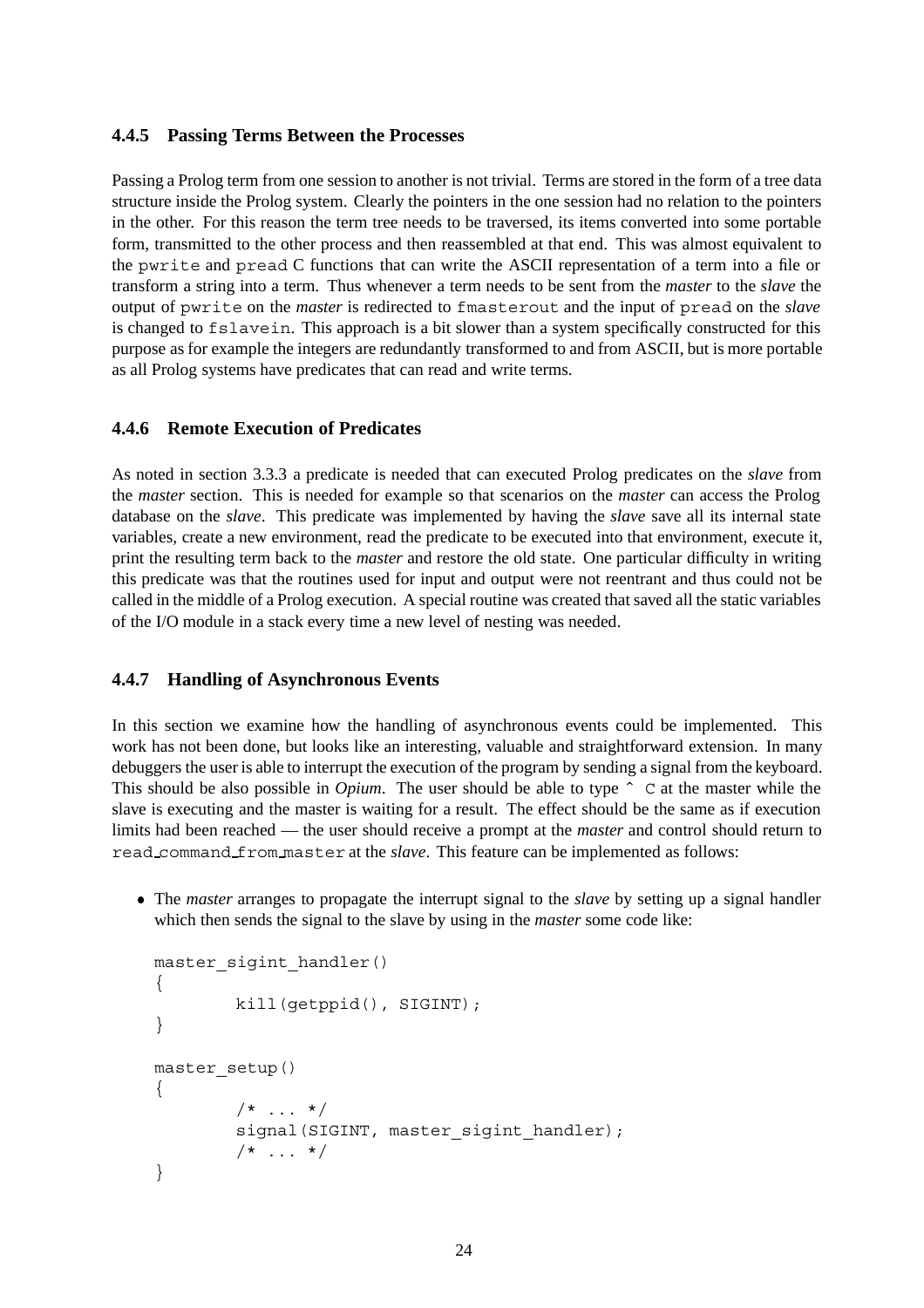On the *slave* side a signal handler is set up to indicate via a global variable that a signal has been received. The Prolog main loop checks the value of that variable every time a new goal is executed, at the same place where a check for execution limits is made. If it is found that a signal has been received then a result is written back to the *master* and the system moves from state 5 to state 4.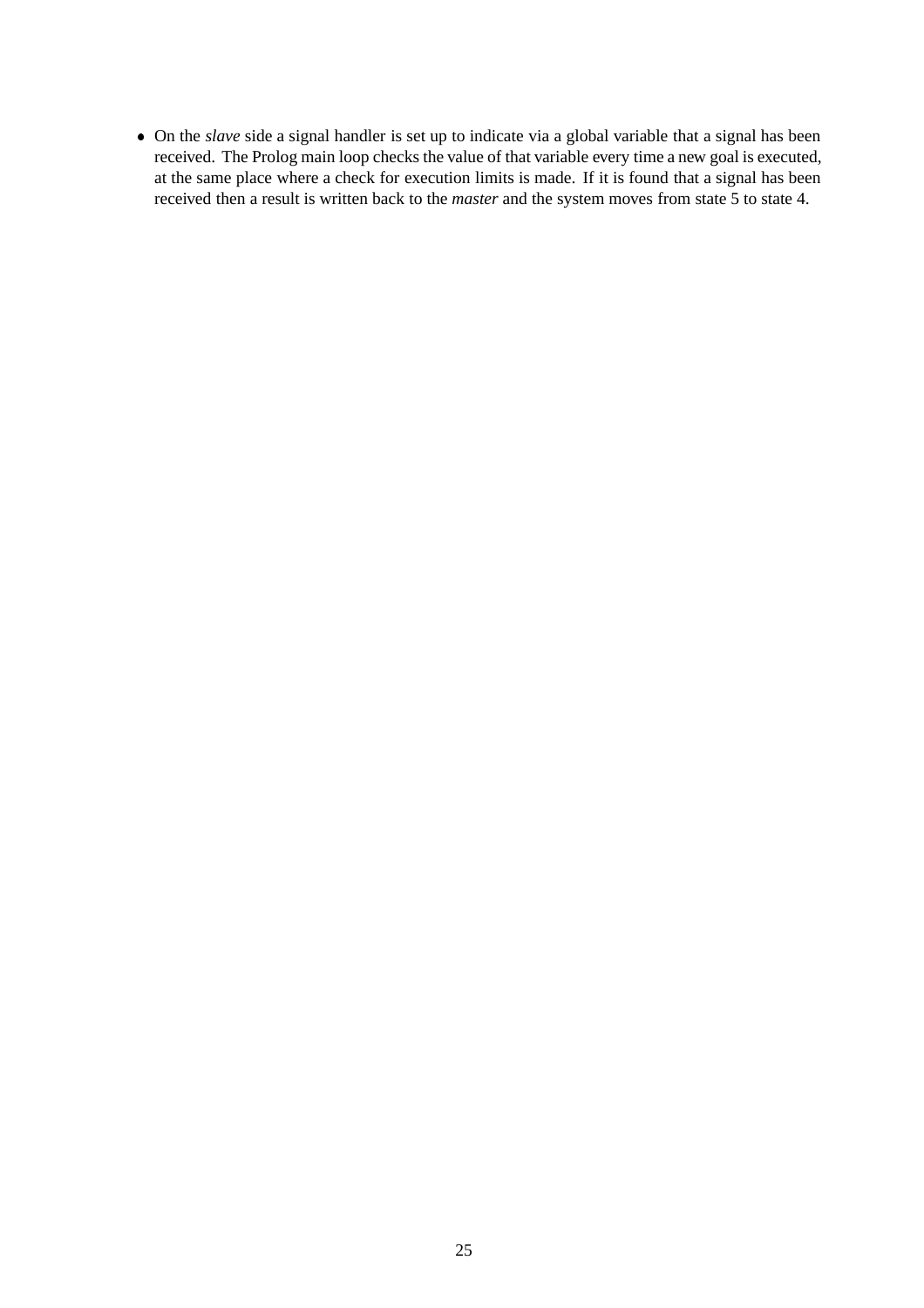## **Conclusions**

The system as implemented performed remarkably well. After the six month design and implementation period all the scenarios developed on the old system were used under the new one. The ability to debug scenarios was extensibly used and was a welcome addition. There were no complaints on the performance of the system, which indicates that the way the two processes were partitioned was acceptable. The whole functionality of the old system was retained. Implementing a Prolog debugger as two processes is possible without any disadvantage and might be the best way to implement advanced debugging tools.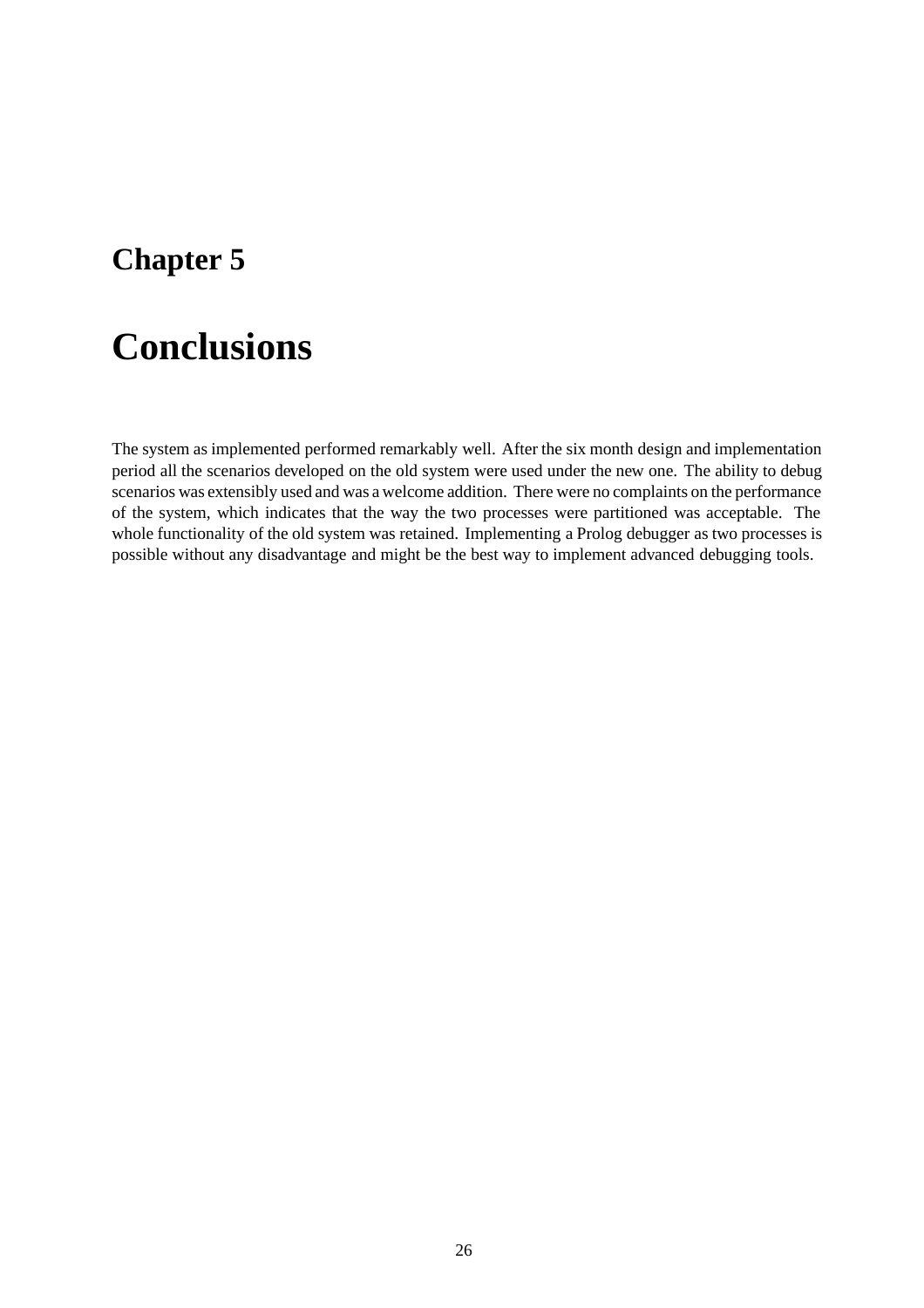## **Acknowledgements**

I would like to thank Mireille Ducassé and Anna-Maria Emde for their support during the whole project. Mireille spent countless hours trying to make me understand the ideas behind *Opium* and was extremely patient with my difficulty in comprehending her vision of debugging. Anna implemented the remote execution command, surely the most demanding and difficult primitive and gave me valuable and dependable help on all sorts of Prolog problems I had. Working with them was fun as well as a privilege. Finally I want to thank all the members of ECRC for making it possible for me to work in an exciting, productive and very pleasant environment.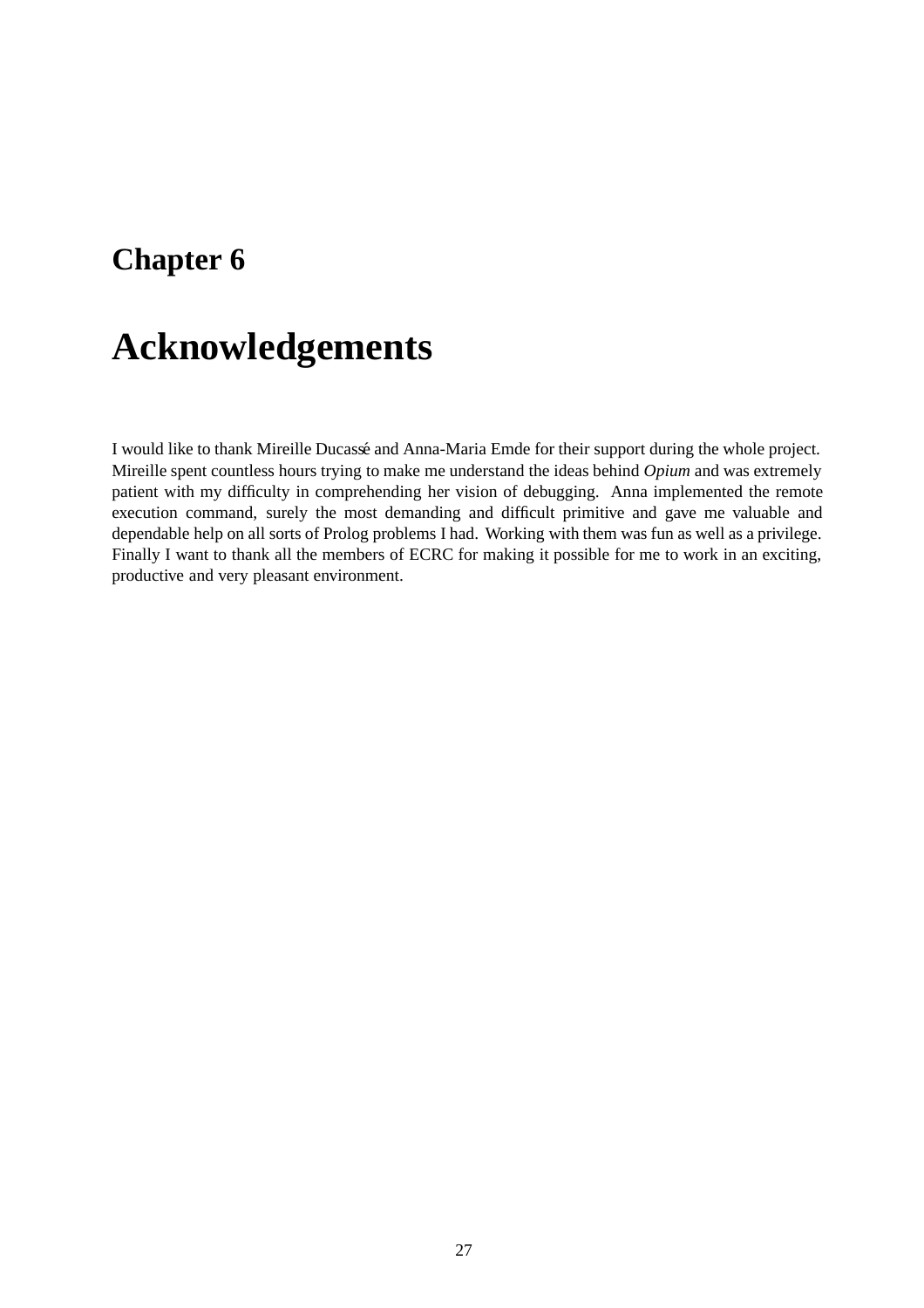## **Bibliography**

- [1] AT&T Bell Laboratories, Murray Hill, New Jersey. *UNIX Time-Sharing System, Programmer's Manual, Research Version*, February 1985. Eighth Edition.
- [2] Maurice J. Bach. *The Design of the UNIX Operating System*, page 376. Prentice Hall, 1985.
- [3] Bert Beander. VAX DEBUG: An interactive, symbolic, multilingual debugger. In M.S. Johnson, editor, *Proceedings of the Software Engineering Symposium on High-Level Debugging*, pages 173–179. ACM SIGSOFT/SIGPLAN, March 1983.
- [4] L. Byrd. Understanding the control flow of Prolog programs. In *Logic Programming Workshop*, Debrecen, 1980.
- [5] M. Ducassé. Opium, an extensible tracer for Prolog, prototype description, further specifications. Technical Report LP-14, ECRC, January 1987.
- [6] M. Ducasse. Opium+, a meta-debugger for Prolog. In ´ *Proceedings of the European Conference on Artificial Intelligence*, pages 272–277, Munich, August 1988. ECCAI.
- [7] M. Ducassé and A-M. Emde. Automated debugging of real Prolog programs using symptom-driven abstraction. The non-termination analysis. Technical Report IR-LP-41, ECRC, July 1989.
- [8] Computer Systems Research Group. *UNIX Programmer's Reference Manual*. Computer Science Division, Department of Electrical Engineering and Computer Science, University of California, Berkeley, California 94720, April 1986. 4.3 Berkeley Distribution.
- [9] S.J. Hanson and R.R. Robinski. Programmer perceptions of productivity and programming tools. *Communications of the ACM*, 28(2):180–189, February 1985.
- [10] T. S. Killian. Processes as files. In *Proceedings of the USENIX Summer 84 Conference*, pages 203–207. USENIX Association, 1984.
- [11] Samuel J. Leffler, Marshall Kirk McKusick, Michael J. Karels, and John S. Quarterman. *The Design and Implementation of the 4.3BSD Unix Operating System*, page 104. Addison-Wesley, 1988.
- [12] J. F. Maranzano and S. R. Bourne. A tutorial introduction to adb. In *UNIX Programmer's Supplementary Documents, Volume 1*. Computer Systems Research Group, Department of Electrical Engineering and Computer Science, University of California, Berkeley, California 94720, April 1986. 4.3 Berkeley Software Distribution.
- [13] Lee Naish. *Mu-prolog 3.1db Reference Manual*. Melbourne University, 1984.
- [14] Elliot I. Organick. *The Multics System: An Examination of Its Structure*, chapter 7.2.4, page 284. The MIT Press, 1972.
- [15] R. Seidner and N. Tindall. Interactive debug requirements. In M.S. Johnson, editor, *Proceedings of the Software Engineering Symposium on High-Level Debugging*, pages 9–22. ACM SIG-SOFT/SIGPLAN, March 1983.